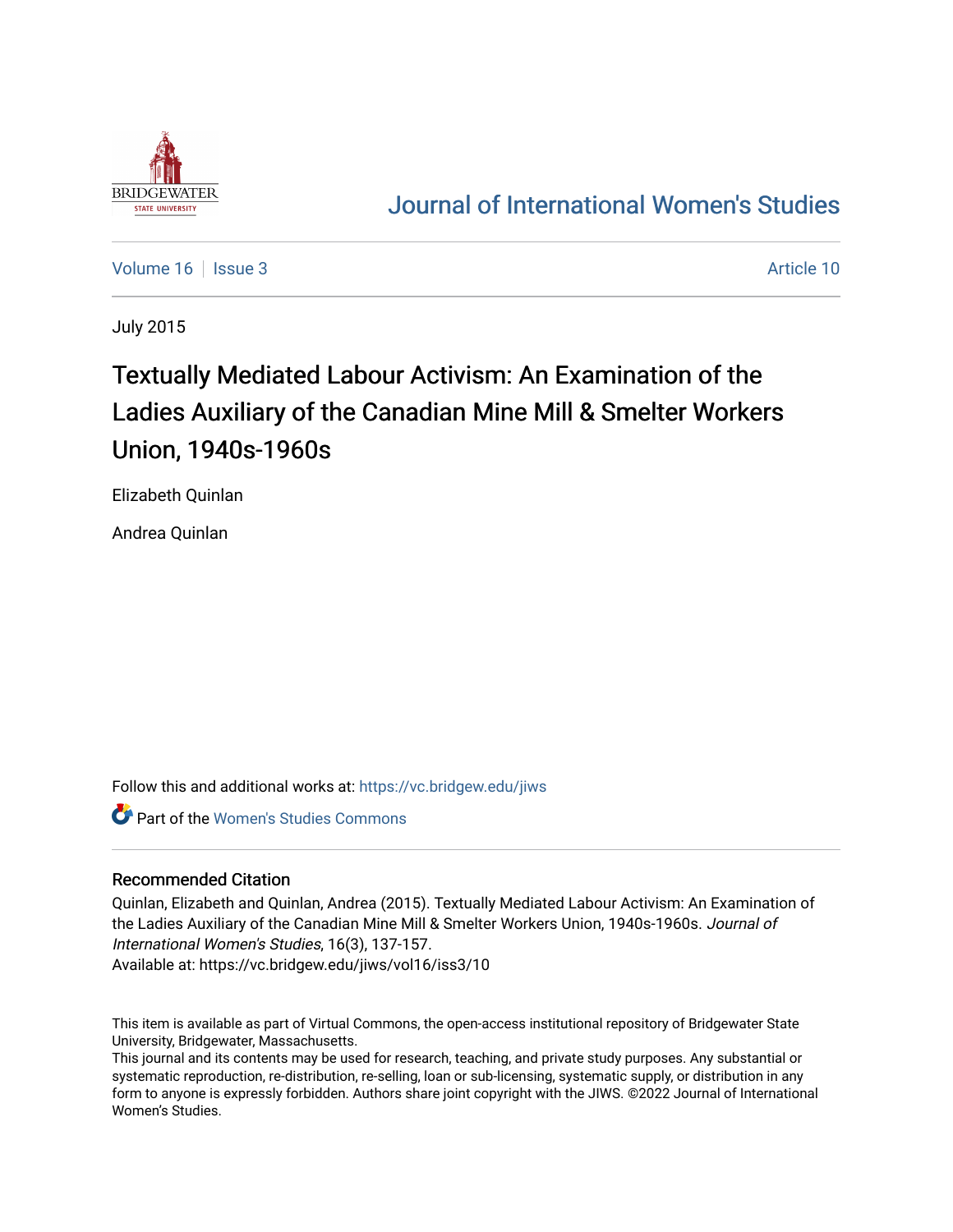#### Quinlan and Quinlan: Textually Mediated Labour Activism

This journal and its contents may be used for research, teaching and private study purposes. Any substantial or systematic reproduction, re-distribution, re-selling, loan or sub-licensing, systematic supply or distribution in any form to anyone is expressly forbidden. ©2015 Journal of International Women's Studies.

#### **Textually Mediated Labour Activism: An Examination of the Ladies Auxiliary of the Canadian Mine Mill & Smelter Workers Union, 1940s-1960s**

By Elizabeth Quinlan<sup>1</sup> and Andrea Quinlan<sup>2</sup>

#### **Abstract**

This paper examines the activism of the Ladies Auxiliary of the Mine Mill and Smelter Workers Union – Canada (MMSW) in the 1940s and 1950s. Drawing on Institutional Ethnography (IE), this paper examines the work of individual MMSW Auxiliary locals across Canada and the ways in which localized political action was coordinated through texts. The paper focuses on how Ladies Auxiliary locals activated two kinds of texts, the MMSW Ladies Auxiliary (LA) Constitution and the district and national Auxiliary newsletters, and examines how these texts coordinated Ladies Auxiliary members' union work. The paper reveals the political organizing efforts of the LA women within their own locals, the MMSW union, and in broader political movements. In doing so, this paper challenges the prevailing notion that Auxiliaries merely served their male union counterparts in times of labour disputes.

*Key Words:* Canadian Mining Union Auxiliaries, Historical Institutional Ethnography, Union Activism

#### **Introduction**

 $\overline{\phantom{a}}$ 

The image of the wife standing behind her husband and his job was a prominent theme in trade union materials in the 1940s through to the 1960s. Archival materials suggest that many men welcomed women's help during strikes, but held the implicit assumption that they would resume their posts in the kitchen and laundry rooms when the strike was over. A 'good union girl' worked to support her family, used makeup moderately, kept her stocking seams straight, and went out on the picket line with her man because having "girls come on the line…puts more pep in the gas" (Strom, 1983, p. 371). In the fullness of time, it has become clear that not all women conformed to that image. One such group of women – a Ladies' Auxiliary of a Canadian mining union in the 1940s and 1950s – is the subject of this paper. The case study brings contemporary feminist methodological tools to the questions, what work did Ladies Auxiliary of the Canadian mining unions do and how was this work coordinated?

1

<sup>&</sup>lt;sup>1</sup> Elizabeth Quinlan holds a PhD in Interdisciplinary Studies. She teaches and researches in the areas of sociology of gender, health, and work in the Department of Sociology, University of Saskatchewan with associate status in the Women's and Gender Studies Program. Her research examines physical, psychological, and social health in terms of the gendered relations enacted through formal and informal caregiving, while shedding light on the historical fluidity of gendered definitions of caregiving.

<sup>&</sup>lt;sup>2</sup> Andrea Quinlan is a Postdoctoral Fellow in the Department of Science and Technology Studies at Cornell University. Her areas of interest include feminist methodologies and histories of activism. Her current research examines histories of feminist activism around forensic technologies for sexual assault investigation and prosecution.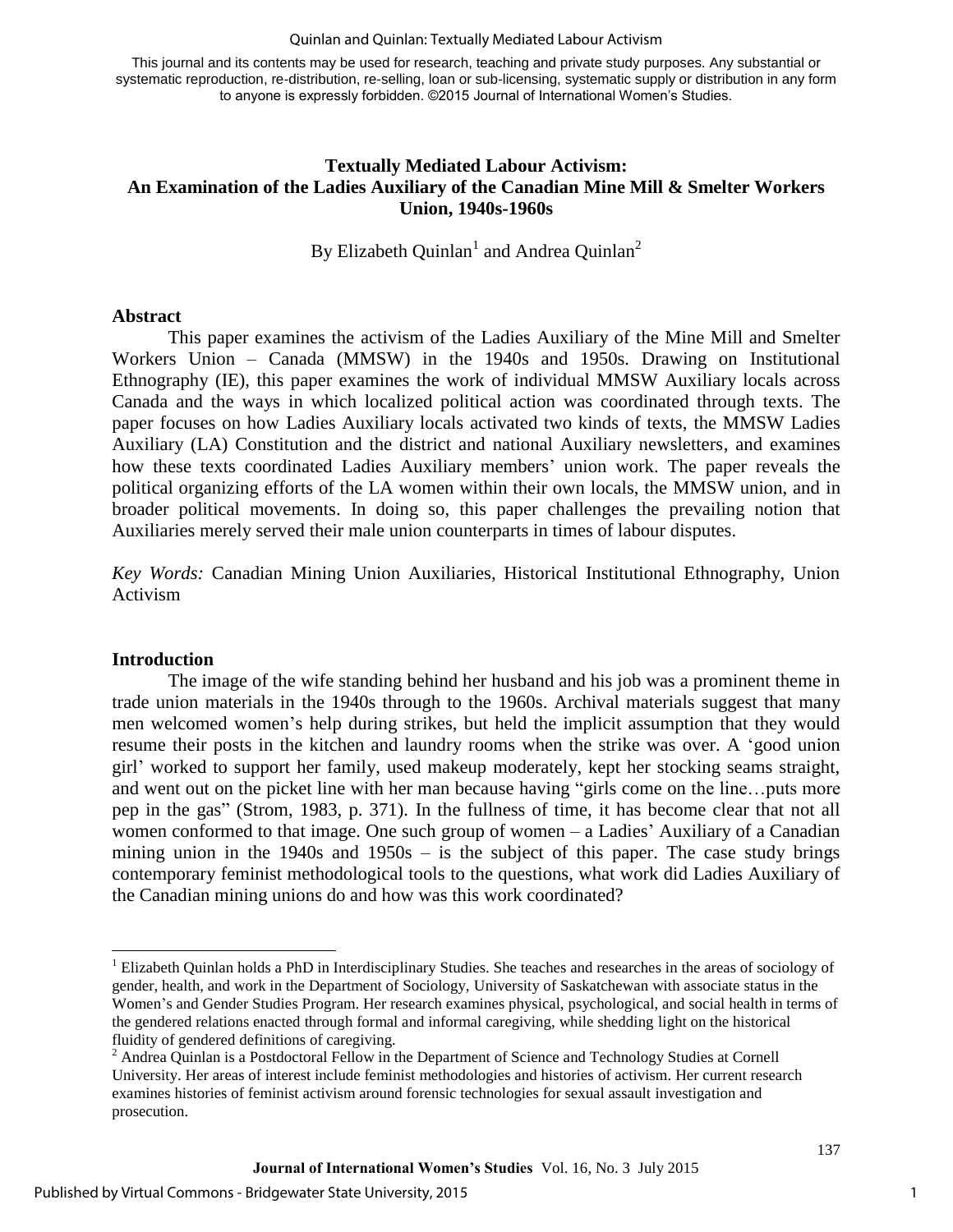Labour histories of the 1970s and 1980s explored the relationship women as workers have to trade unions and highlighted women's distinctive culture and organizational forms and tactics, but little attention has been given to women's non-waged involvement in trade unions (Sangster, 2000). The study contributes to a small body of feminist labour history by examining the non-waged women's work associated with the formation and development of the Canadian trade union movement. We first provide a summation of the relevant literature, a description of the study's methodology, and a background to the particular auxiliary before moving to the thematically organized findings and then offering conclusions.

#### **Women's Unpaid Work in the Trade Union Movement: Contested Terrain**

Feminist scholars have long since located 'women's' unpaid work within the broad frame of reproductive labour and the social construction of care (Hochschild, 1983; Graham, 1983). Early feminist writers of the late nineteenth and early twentieth centuries elevated women's work by pointing to its necessity for the improvement of the human race through developments in hygiene, education, and nutrition and by advocating for appropriate training and compensation for those performing the specialized care functions (Gilman, 1898). More recent feminist scholarship has located women's work within an 'ethic of care' framework (Noddings, 2010, 2003; Nortvedt & Helge, 2010; Tronto, 1993; Gilligan, 1982). The unpaid work of women in auxiliaries associated with men's trade unions is rarely considered in this body of literature. Yet, ladies auxiliaries (LAs) existed since the end of the nineteenth century in many of the skilled trade unions in industries where few women were employed, including the International Association of Machinists, the Brotherhood of Locomotive Firemen and Engineers, the Brotherhood of Sleeping Car Porters' Women's Economic Council, Carpenters, Milk Drivers, Mail Carriers, and Motion Picture Operators (Chateauvert, 1998; Levine, 1991). Most of these Auxiliaries were comprised of wives, daughters, mothers, sisters, and widows of the male union members.

The literature on auxiliaries is limited. As Levine (1991) notes, they are not mentioned in most union histories and the few that do dismiss them in a sentence or two. Within the limited literature, the nature of the auxiliary work and their political nature are debated. Some authors, such as Strom (1983) and Lasky (1984) suggest that Auxiliary women were constrained by conventional roles and traditional gender arrangements, and that the "the auxiliary model was a poor vehicle for feminist critique" (Merithew, 2006, p. 64). Chateauvert (1998) in her work on the sleeping car porters Auxiliary, argues the opposite. In her examination of the Women's Auxiliary of the Progressive Miners in the United States in early 1930s, Merithew (2006) found that the Auxiliary openly confronted male leaders with newer forms of protest that drew on an enlarged understanding of women's position in the movement.

The women of the Ladies Auxiliary of the Mine Mill and Smelter Workers (MMSW), examined in this paper, in all likelihood, did not consider themselves, or their work, invisible. Neither were they troubled by the question of whether their work was political or personal. That binary has only recently become of interest, an interest largely limited to feminist scholars and has been problematized along with other binaries such as re/productive labour, public/private, and personal/political. Guildford & Morton argue that "'separate spheres' is an ideology, and often a contradictory one, obscuring the overlapping relations of women's private and public lives" (as cited in Sangster, 1994, p. 130). Moreover, the over-generalized, pre-specified gender categories have been detrimental to the development of a full appreciation of women's work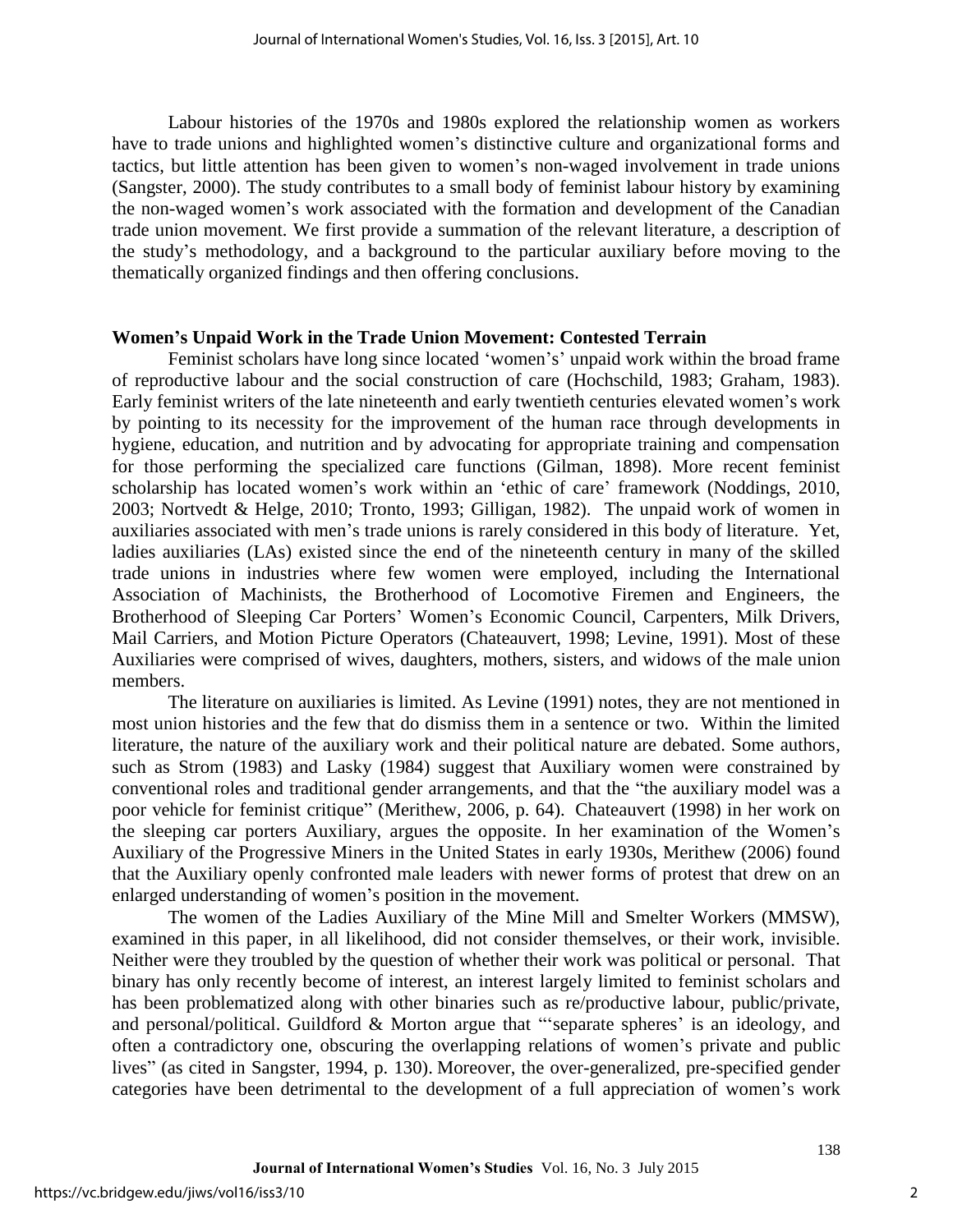experience (Siltanen, 1994). This paper will show that the Mine Mill and Smelter Workers' Auxiliary work was located in both the private world of family, nurturing, and community and in the public domain of the economy, resource production, and the paid labour market.

#### **Methodology**

Institutional ethnography (IE) is an established feminist methodology for investigating processes of social organization. Developed by Canadian feminist, Dorothy Smith (2005), IE creatively combines critical Marxism with the postmodern sensibilities of discourse analysis. IE's ontology is materialist in the sense that social organization is explored through the actual practices of individuals and the interaction of those practices with material objects, particularly texts. IE begins with an individual's experience, while simultaneously bringing into focus relations that are not particular to that individual, "relations that reach beyond and coordinate what she or he is doing" (Smith, 2005, p. 41). Attending to both of these levels of analysis is what distinguishes IE from its ethnographic cousins (Campbell & Gregor, 2004).

Texts in IE are understood to be visible traces of institutionalised social relations. Replicable texts, those written, drawn, or otherwise reproducible, have the capacity to coordinate social action (Smith, 2005). A fundamental aspect of people's work is 'activating' texts, which "involves anchoring the text into the local realities" (Smith, 1990). Since its development, IE has been applied to many different subjects: health care (Diamond, 2006; Rankin, 2003; Mykhavlovskiy, 2001), town planning (Turner, 2001), and institutional responses to domestic violence (Pence, 2001) and sexual assault (Quinlan & Quinlan, 2010). The subjects taken up in existing IE studies are contemporary social problems. This paper deviates from this trend in IE scholarship by taking up a historical subject matter and examining historical texts and their role in coordinating and activating union work.

In this paper, we focus on two forms of texts that were central in coordinating the Ladies Auxiliary's work: Ladies Auxiliary national newsletters and the MMSW Ladies Auxiliary Constitution. We consider how the Constitution acted as mandating texts that coordinated action between Auxiliary locals across Canada and we take the newsletters to be texts that reveal some of the daily work of the Auxiliaries. In examining these two types of texts – a constitution and newsletters – we explore how the Ladies Auxiliary Constitution were 'activated' through the daily work of the Auxiliary. The texts were collected from seven archives across Canada-four university or college archives, two provincial archives, and the RCMP files at the National Archives of Canada.

#### **Background on the MMSW Auxiliary**

Along with other left-led unions in Canada, MMSW upheld the post-war vision of progress through labour unity and its active pursuit of broader social goals (Finkel, 2008). It was successful in securing gains for its members at the bargaining table and animating its internal culture with their belief in the fairness and justice of an egalitarian society. Historians agree that MMSW was one of the most democratically constituted unions in North America (Tester, 1982; Verzuh, 2012). MMSW was one the few unions in which the organizing of women into auxiliaries was considered by the leadership to be crucial to the union's success, exemplified by its slogan "a union without women is only half organized" (Mercier, 2008; Buse & Steedman, 1994, p. 201).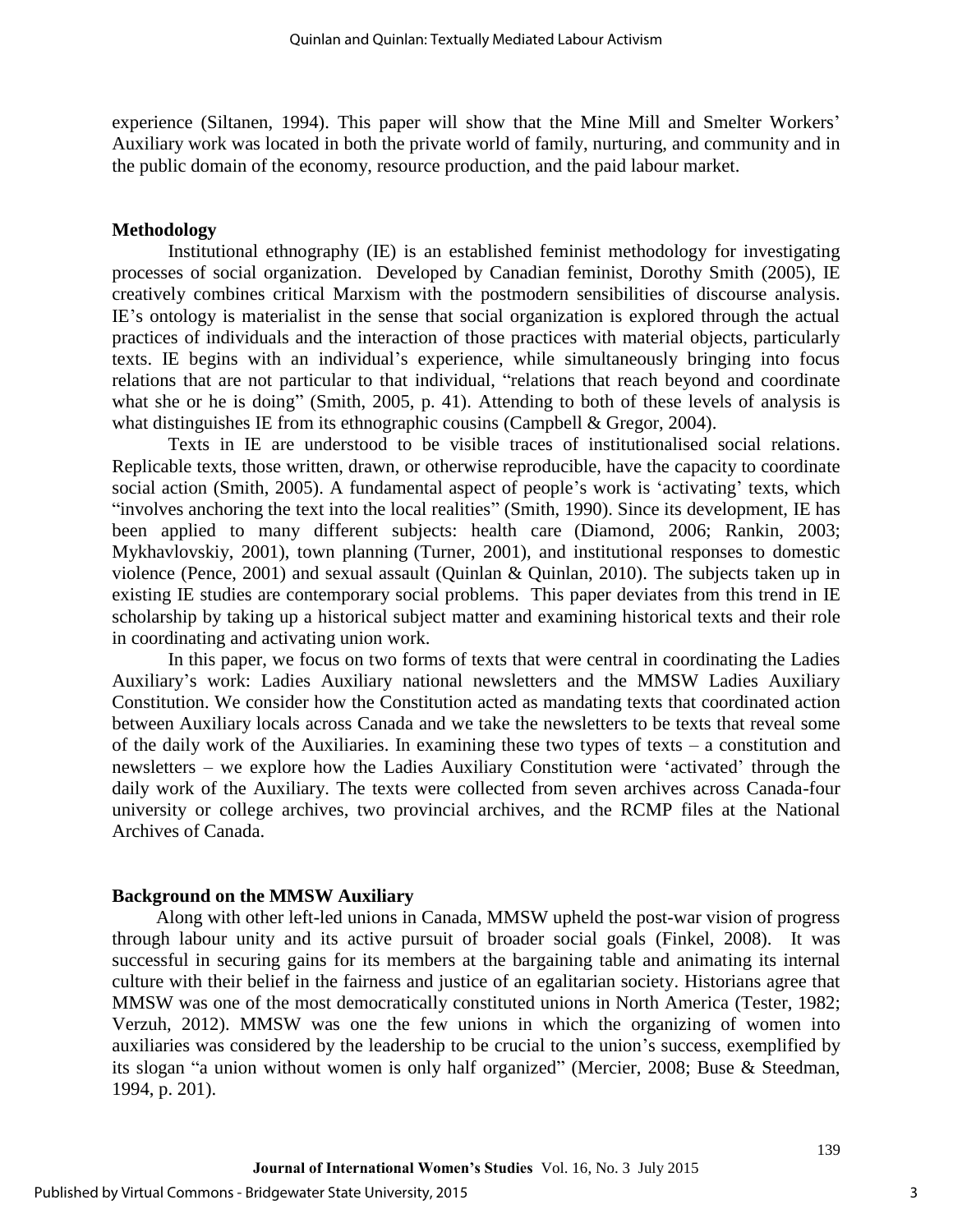Although an international union, MMSW had several very large Canadian locals in the 1940s and1950s in Ontario, British Columbia, and Quebec. In the Sudbury local alone, MMSW organized close to 18,000 in the mines and smelters of International Nickel Company (INCO) and Falconbridge. By the mid-1950s, the Canadian MMSW had 35,000 members (Solski and Smaller, 1984) and 120,000 in the fifty locals in both Canada and the United States (Mercier, 2008). One of the largest local auxiliaries, LA #131, was established in Sudbury in 1944, with an eventual membership of approximately 300 members. By 1946, there were twenty-five Canadian LA locals in BC, Manitoba, Ontario, and Quebec undertaking political activities that sufficiently threatened the status quo for the RCMP to keep them under surveillance for decades (Steedman, 2000).

Auxiliaries in Canada were governed by the National Executive of the Union with the National Chairman acting as liaison between the Executive and the Auxiliaries and District representatives. Auxiliary membership was tied to Union membership: the women lost their membership when their male counterparts lost their union membership. If their male relatives became unemployed, Auxiliary members were exempt from paying their dues. The demographic profile of the Auxiliary membership matched the MMSW membership: both were dominated by recent immigrants to Canada from Scandinavian and Eastern European countries and Francophones from Quebec. While there is some evidence of tensions between the various ethnic sub-groups, for the purposes of this paper, we do not focus on the divisions within the Auxiliaries, but instead, on their collective sensibilities and activities.

#### **Findings**

In this section, we consider the work of the MMSW LA as "activating" texts and anchoring them in local contexts, as prescribed by the study's methodology (Smith, 2005, p. 105), in order to answer the research questions regarding the work of a Canadian auxiliary. The section is organized thematically in accordance with the ways in which the mandating text is anchored in local contexts, as reflected in the newsletters. We first provide a discussion of the texts before moving to the six themes.

#### *Texts*

The institutional text mandating Auxiliary work in Canada is the LA Constitution, adopted in 1955 at the same time the Canadian MMSW established its autonomy from the International Union of Mine Mill and Smelter Workers (IUMMSW) and shortly thereafter was merged with the MMSW (Canada) Constitution (Ladies' Auxiliaries of the National Union of Mine Mill and Smelter Workers of Canada, 1955). The content remained the same for at least 20 years, barring a few amendments at annual conventions during the 1940s, 1950s, and 1960s. The preamble Auxiliary's Constitution reflects a Marxist understanding of the role of trade unions in the larger class struggle, with assertions such as, "we hold that there is a class struggle in Society, and that this struggle is caused by economic conditions" and "an injury to one is an injury to all" (Ladies' Auxiliaries of the National Union of Mine Mill and Smelter Workers of Canada, 1955).

With a minimum of ten women, a group could apply for a charter and establish a LA local. Once chartered under the Constitution, a local auxiliary received an official charter and seal, which was the same as that for the men's locals. Newly formed LA locals also received application cards, a copy of the Constitution (included the bylaws), a ritual, a set of official rules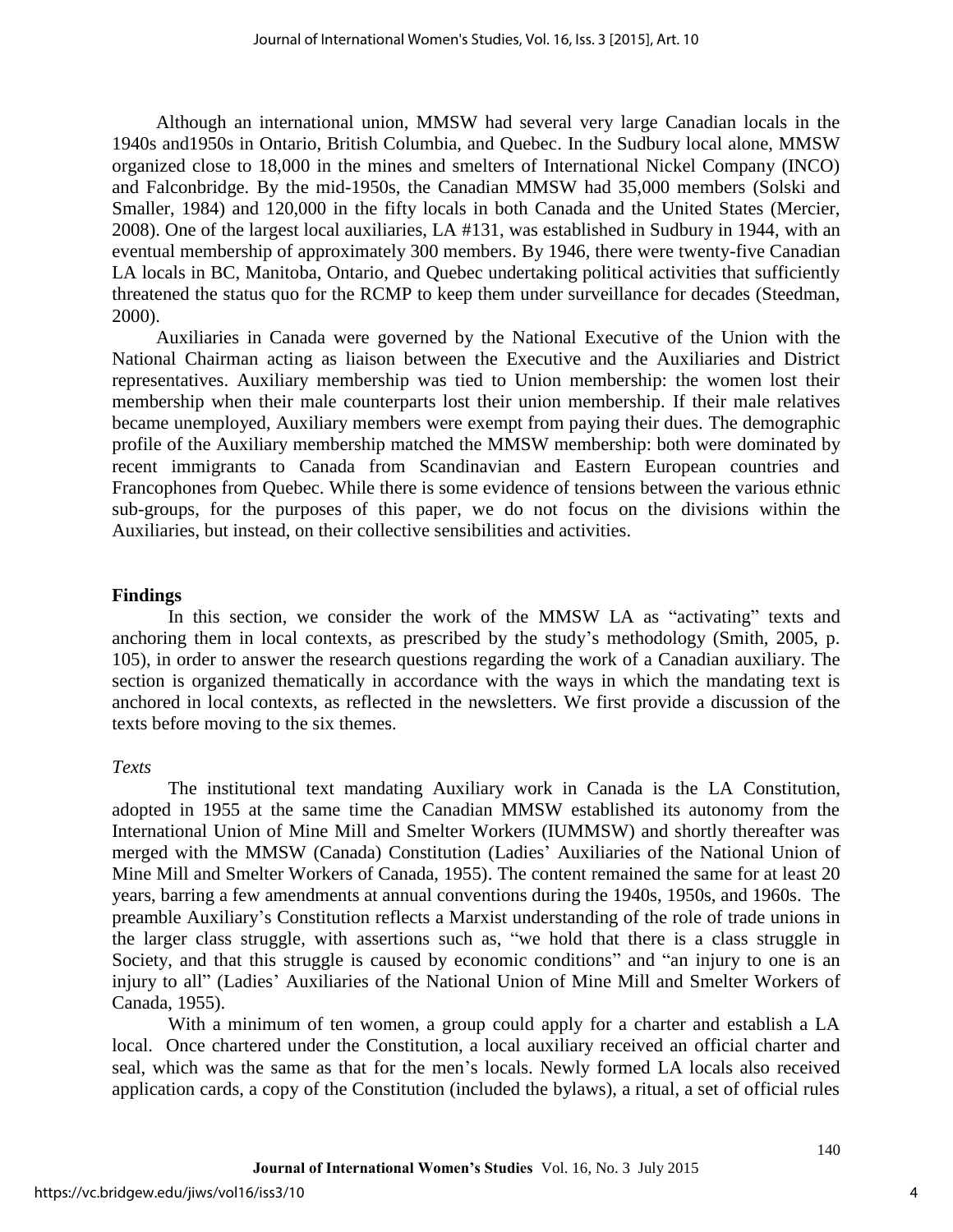for conducting meetings, obligations for new members, installation procedures, and an oath of office.. Auxiliary locals held monthly general membership meetings; committee meetings were more often. Each Auxiliary member was issued a membership card, which was a booklet that served to track payment of membership dues. For each month a member paid her membership dues, a stamp was issued by the Local's financial secretary and placed in the booklet beside the designated month (Figure 1, below).



**Figure 1: Ladies Auxiliary Membership Card Book, 1957. Reprinted with Permission.** 

The six mandates listed in the Canadian LA Constitution were to: 1) aid in the aims and purposes of the MMSW in Canada; 2) educate and train the women in the labour movement; 3) teach them the correct channels in which to spend the union earned dollars, 4) assist their local unions in times of need and labour disputes; 5) support the Union in all its legislative efforts; 6) provide educational and cultural activities for our children (Ladies' Auxiliaries of the National Union of Mine Mill and Smelter Workers of Canada, 1955).

Enacting these mandates was accomplished through the production and distribution of other texts, in particular, the monthly newsletters produced by the eastern and western districts and the national Auxiliary organizations. The national newsletters coordinated actions between the eastern and western districts and the District newsletters coordinated action within the districts. The newsletters connected Auxiliary members living in relative isolation to one another and to the higher order social purpose expressed in the Constitution's preamble. They reported on activities of the various LA locals. The recording secretaries of the newly formed locals were instructed to send a report of the month's activities in the local to district and national coordinators. Non-complying locals were called out in the newsletters, most commonly by the National LA Coordinator who penned comments like "all you gals who are responsible for sending me news for this letter had better pull up your socks. It's hard to do a letter without news and what's more it's going to be still harder to do an annual report of the Convention unless I get some facts to go on" (McDonald, 1957a, p. 1). The national newsletters were typed, mimeographed, assembled, stapled, and mailed every tenth day of each month to each LA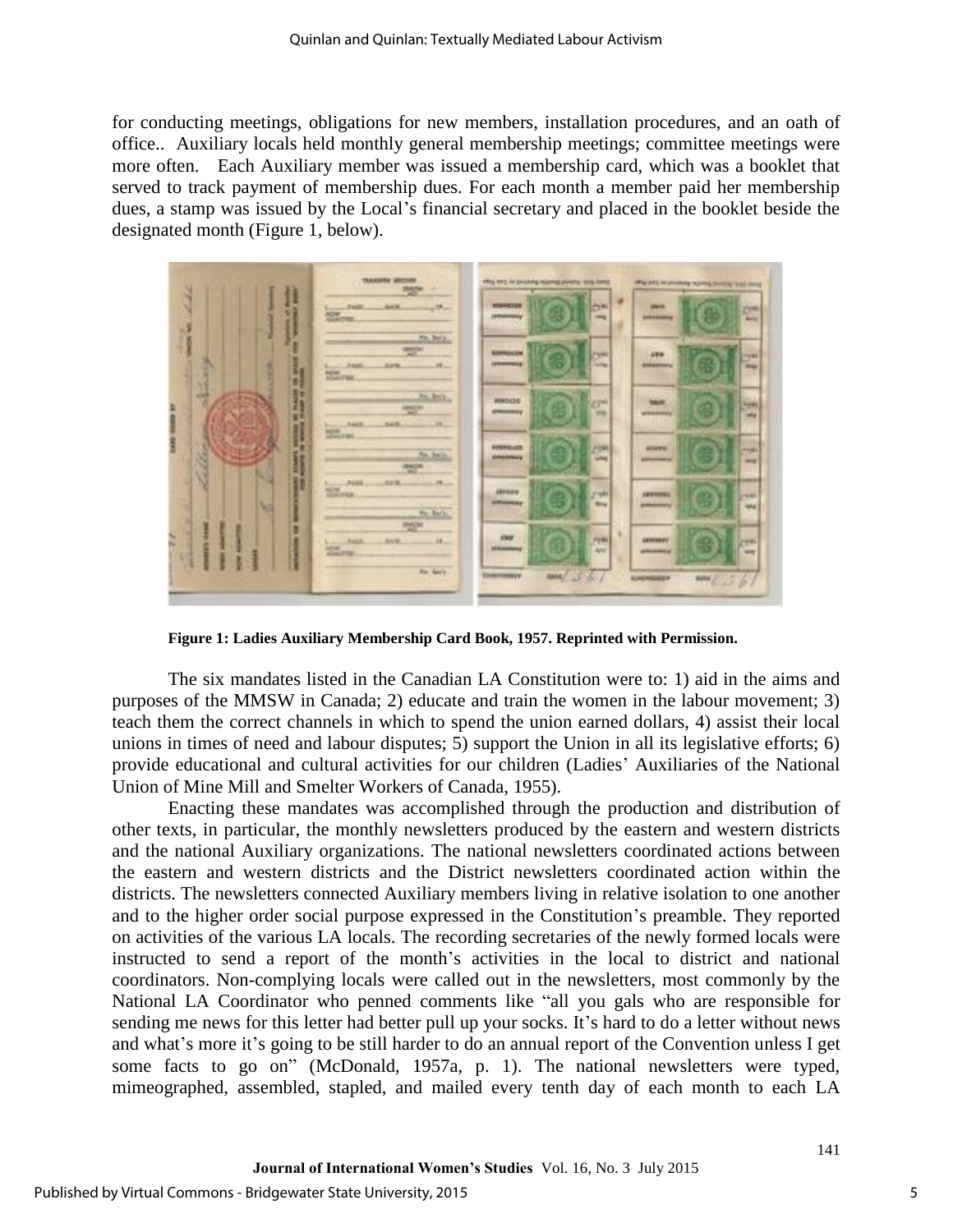member as well as to other unions, auxiliaries, and other political organizations in the U.S., Australia and Scotland (McDonald, 1959a, p. 2).

Our review of the newsletters reveals a format and tone that is informal, conversational, and buoyant. Authored by the national and district coordinators, the newsletters are a stew of the personal and the political. Reports from Auxiliary locals, detailing their various activities are interspersed with items about the author's trials of dental work, meal preparation, moving, and children's antics.

#### *1. Aiding in the aims and purposes of the MMSW in Canada*

#### *1.a. Participating in the Democratic Life of the Union*

Auxiliary delegates to the Union conventions were fully endowed with seats and votes. Auxiliaries funded their own delegates to MMSW conventions where they could initiate, speak to, and vote on resolutions, including the Constitution itself. Each LA local established their own resolution committees to create resolutions to be forwarded to the conventions. Prior to conventions, important documents such as previous year's Convention proceedings, were sent to each local for discussion to support the development of resolutions. The newsletters vigorously encouraged LA members to actively take part in the development of the mandating text: "Resolutions on the constitution will take some time and thought in formulating so get cracking on it sisters. Remember after February we'll be having a referendum vote on the constitution and if you haven't worked on it you'll have only yourselves to blame" (McDonald, 1955a, p. 3). Each LA member had a vote on referendums held on key issues outside of Conventions. Participating in the democratic life of the Union was taken seriously and considered work, a sentiment that was spread through the newsletters. As one Auxiliary newsletter entry reads: "If anyone thinks that we do hard work at the Convention they're right – we do (McDonald, 1959b, p. 1). And another, "the constitution will be the most important item on our agenda that Auxiliary delegates better come prepared to WORK on it!" (McDonald, 1955b, p. 1).



**Figure 2: Ladies Auxiliary Local 131, Trail, British Columbia, 1950, Reprinted with Permission.**

**Journal of International Women's Studies** Vol. 16, No. 3 July 2015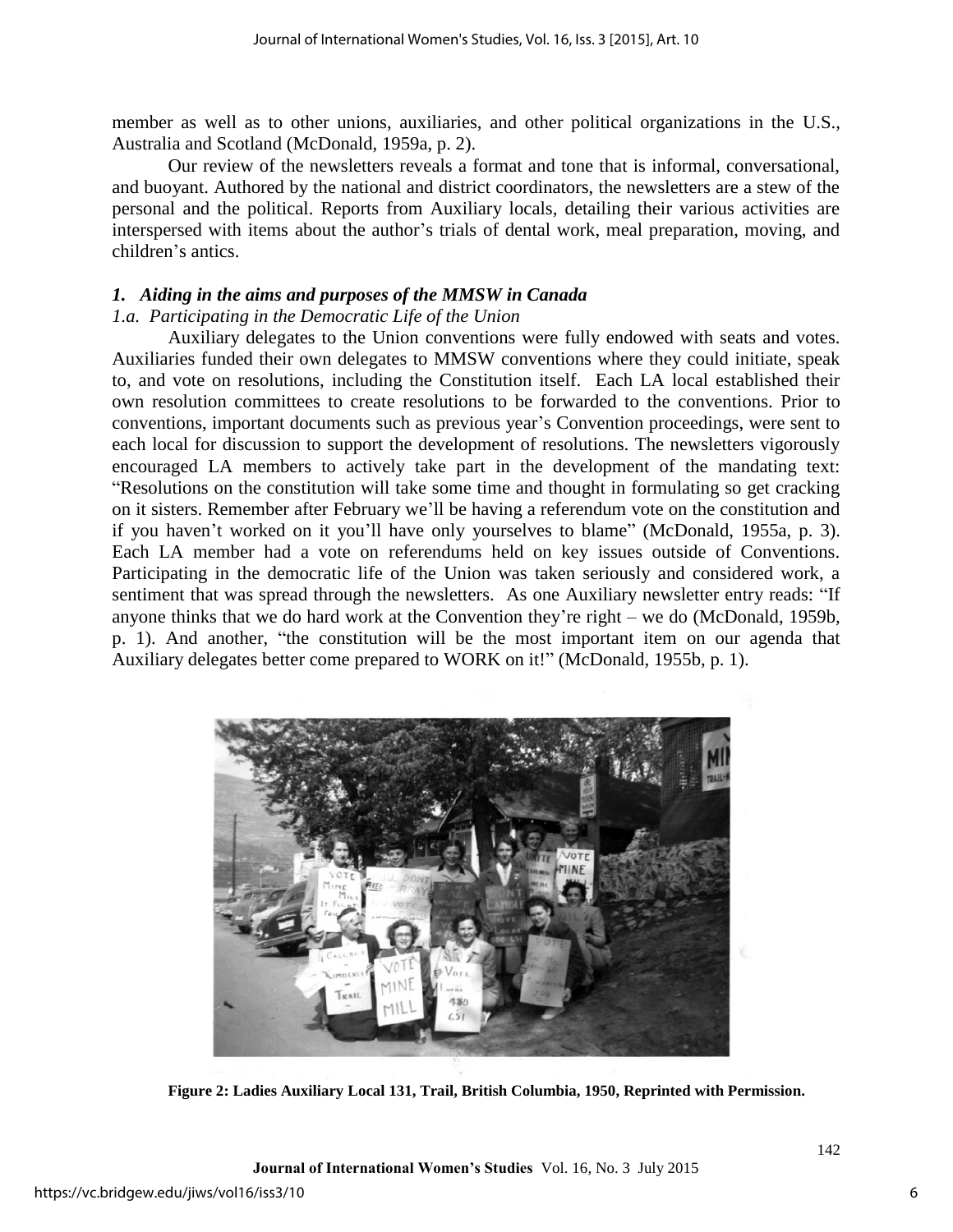#### *1b. Fund-raising activities for political and social campaigns*

One of the aims and purposes of the Canadian MMSW was to engage in concerted political actions that extended beyond its membership to all wage earners. The organization initiated some new campaigns and made financial donations to existing campaigns. To provide the financial support for these campaigns, Auxiliaries raised funds "to spend our hard earned dollars for the benefit of the people of the working class in Canada and United States" (McDonald, 1956a, p. 1). As documented in the newsletters, Auxiliary locals organized rummage sales, bake sales, teas, bazaars. Raffle prizes at these events included electric kettles (McDonald, 1952a), luggage (McDonald, 1953b), fruit cakes (McDonald, 1954), collectivelymade afghans (McDonald, 1955a), dolls (McDonald, 1956b); and turkey-dinner hampers (McDonald, 1955c).

Gender politics creep into reports of these events. Of a fund-raising meal at one of the LA locals, the national coordinator writes "it did my heart good to see that the men-folk had taken over the kitchen and cloak room thus leaving ALL the Auxiliary members free to have a wonderful time" (McDonald, 1957b, p. 1). Nonetheless, the LAs' active fund-raising bequeathed a considerable degree of financial autonomy from the men's locals. LA locals exercised their financial independence by making their own decisions about the particular political organizations, campaigns, and issues they supported with financial donations.

Fund-raising activities were directed to social and political actions supportive of the development of the union movement. The LA local in Port Colborne, Ontario initiated the first Auxiliary Scholarship in Canada for children of union members (McDonald, 1959a). Funds were raised for union locals wishing to build union halls (International Union of Mine Mill and Smelter Workers, 1957). Donations were also directed to other groups of workers, unionized and non-unionized. The LA Local 117 in Sudbury sent financial support to the Unemployed Association for their trek of 1000 to Ottawa (McDonald, 1961a).

In documenting the fund-raising efforts, the newsletters educated and inspired individual locals with fund-raising successes from their sister locals. In addition to this work at the local level, the newsletters were a vehicle for coordinating fund-raising between locals to support funding raising activities of other unions, charitable and political organizations, and social causes.

#### *1.c Engaging in various political actions*

Auxiliaries exerted their financial independence by engaging in various political and social campaigns. They assembled and mailed parcels to Sunnybrook Military Hospital (Local 117) (McDonald, 1954), Christmas baskets for the old age pensioners (Local 133, Britannia) (McDonald, 1952a), and organized an Arthritis Car to provide much-needed health services to local arthritis sufferers.

Auxiliaries were far more than social clubs carrying out the traditional women's 'support' work on campaigns initiated by other groups. Inspired by their vision of a fair and just world, they worked ceaselessly on numerous political campaigns such as the Rosenberg case in the US. Auxiliaries initiated letter-writing campaigns urging local and national politicians to reform the capitalist system for a more equal distribution of wealth. They advocated for greater coverage of the unemployment insurance program, the introduction of a universal National Health Plan, changes in sales tax, and other expansions of the welfare state (IUMMSW, 1957).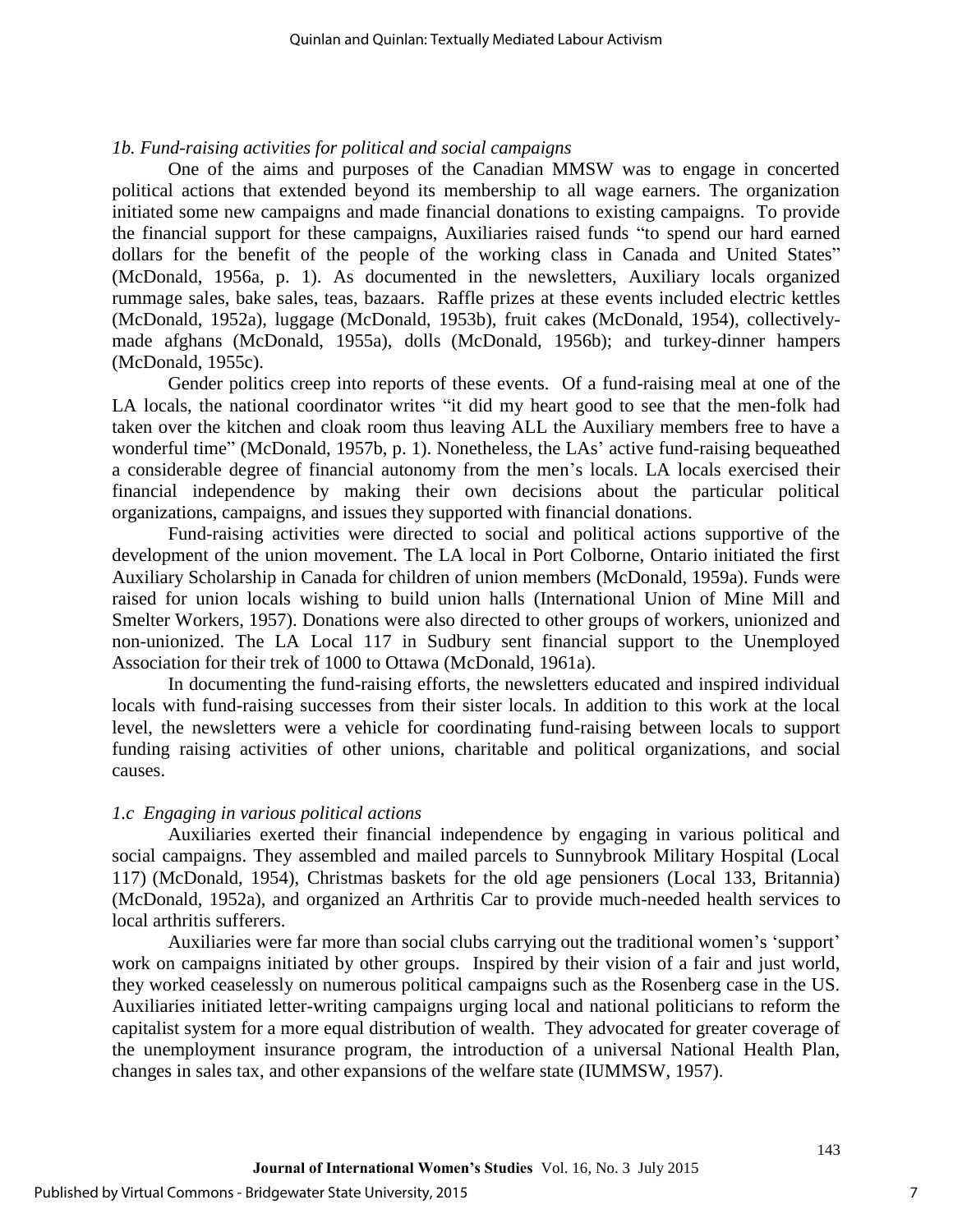At the same time as enacting their commitment to the constitutional mandate of aiding in the aims and purposes of the men's union, the Auxiliaries' political concerns went further afield than those particular to their male counterparts. The 1959 Report to the  $11<sup>th</sup>$  Canadian Convention of the IUMMSW reminds the male attendees of the Auxiliaries' aspirations: "We want to create conditions enabling women to fulfill their roles in society, as mothers, workers, and citizens, which included the right to work, the protection of motherhood, equal rights with regard to marriage, children, and property". (IUMMSW, 1959). In reference to International Women's Day, the National Coordinator reminded Auxiliary locals that "It's a date we should never forget" (McDonald, 1962b) and "…. remember its OUR day" (McDonald, 1959c). LA locals were on the vanguard of the crusade for equal pay for equal value. Well before becoming a rallying cry of second-wave feminist groups, the Auxiliaries at their Canadian Convention in 1955 in Rossland, BC, put forward a multi-prong resolution to address women's rights that included "an intensified struggle for equal pay for equal value" (Ladies' Auxiliaries of the National Union of Mine Mill and Smelter Workers of Canada, 1955). They affiliated formally with national and international women's political organizations, including the Canadian Congress of Women and the Voice of Women.

The political issues the LA saw as their concern took them well beyond the trade union movement. A 'Program for the Coming Year', which reflected the breadth of their political ambitions (McDonald, 1952c). The original documenting of the program, found in a LA local secretary's notebook, is seen below (Figure 3 below).

er Come  $2a$ ren

**Figure 3: Ladies Auxiliary Program for the Coming Year (n.d.) Reprinted with Permission.**

8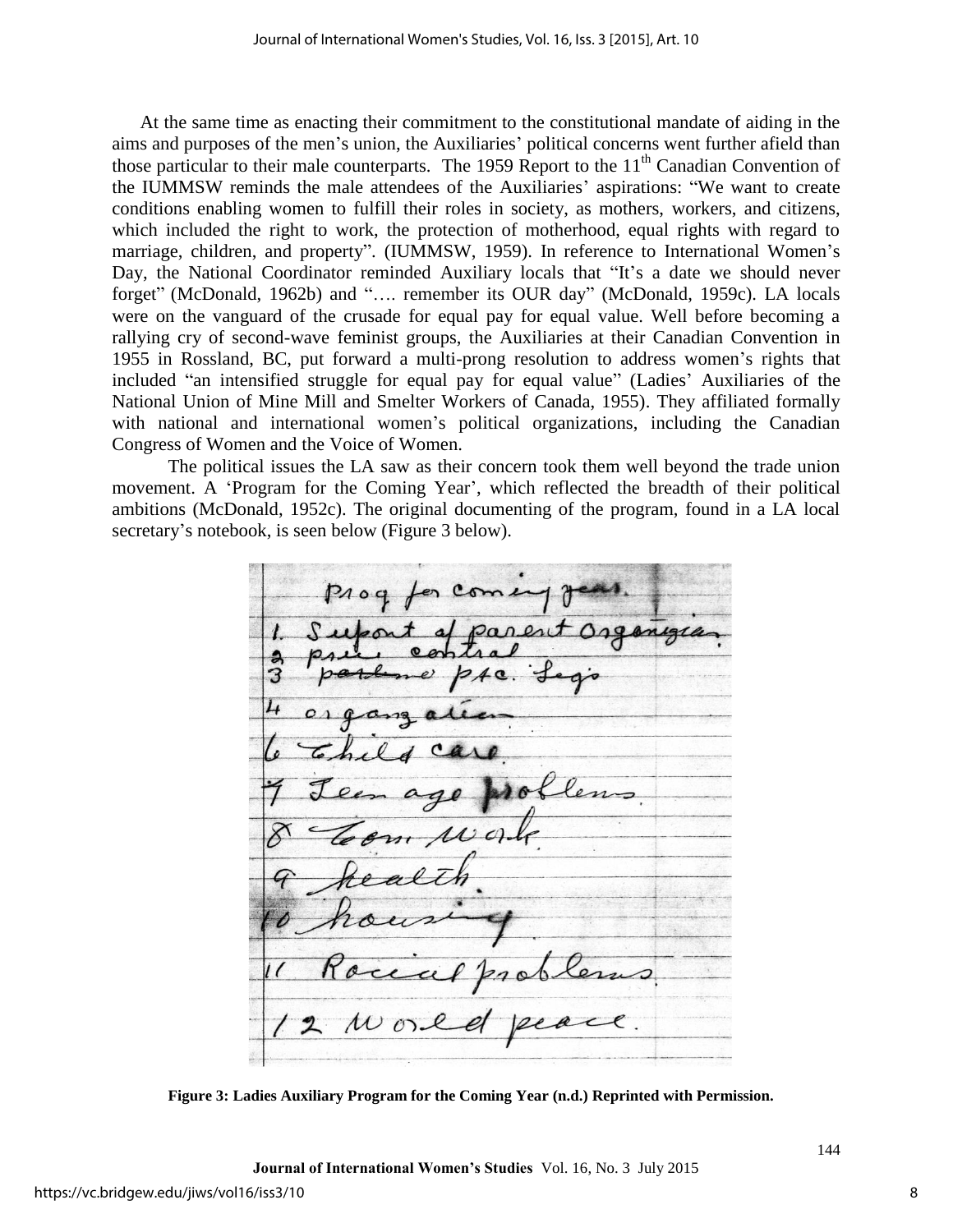The Auxiliaries saw no contradiction between their participation in the fight for women's autonomy and their interest in working-class emancipation. Auxiliary women believed that they had a common enemy with their waged husbands, as Guard (1995) argues. The same mechanisms that lead to the exploitation of waged workers also result in prices that maximize profits and a whole array of social problems such as health inequities, inadequate housing, and racism. But, the Auxiliaries commitment to the mandate of aiding in the aims and purposes of the men's union did not mean that the women unquestioningly supported the leadership of the male locals. The newsletters indicate that the LA challenged the leadership of the men's locals when they saw fit. For instance, at a membership meeting of a men's local, one newsletter reports that the secretary of the LA local took the floor, where, "she did a magnificent job in 'telling off' the Executive". The union local's executive is then described as "a panicky bunch, adjourning the meeting quickly so they wouldn't have any more bricks heaved at them at the meeting" and followed by the commentary, "Ah well, we were here before them and we will be around a long time after they've been forgotten – that's for sure!" (McDonald, 1960a).

To inspire and sustain the work of the wide-ranging political campaigns, the newsletters often contained excerpts from other sources, carefully selected and vigorously editorialized. Photocopied articles from mainstream newspapers often appeared on topics such as women's equality, world peace, and unemployment and racism. The newsletters would, at times, enclose other texts for use in directed political campaigns. For instance, in 1960, Auxiliary members received, along with their copy of the national newsletter, a number of "Stop all tests – Ban the bomb" for the suggested use on the women's correspondence and other forms of distribution (McDonald, 1960b).

#### *2. Educating and training women in the labour movement*

The Auxiliaries activated this mandate by hosting educational and shop steward schools on trade unionism and the labour movement in general (McDonald, 1961a; McDonald 1960c). Topics covered in the education classes extended to other wide-ranging issues such as the pasteurization of milk, proposed sales taxes, and jury duty. These education sessions drew in wives, mothers, and sisters of the miners who were otherwise isolated.

The newsletters coordinated LA locals educational activities by providing a forum for the locals to share resources, including books and films, to support these ongoing educational activities at the local level. LA locals had their own educational committees, charged with the responsibility of hosting film nights and discussion circles.

The newsletters were also direct conduits for educating Auxiliary women. Historical analyses of the labour movement and the role of women was a key theme of the education imparted in the newsletters. For instance, referring to the legendary IWW organizer, Joe Hill, to describe the events on a picket line, one newsletter ends with "Joe Hill is still with us" (McDonald, 1951a). Another reads, "It's official … the strike against the Yale Lead and Zinc Co. in the Kaslo area of BC has terminated with a victory for the Union. They couldn't' lose – with the kind of help they got from the Auxiliary members" (McDonald, 1956d).

The newsletters also educated and trained Auxiliary members on the principles of democratic decision-making. The purchase of pamphlets such as "Parliamentary Procedure at a Glance" by LA locals was coordinated through the newsletters with accompanying instructions: "… don't forget, each [LA local] president should also have a gavel – and USE it!" (McDonald, 1963). The newsletters implored members to exert their independence in all democratic political processes: "It makes me boil when I hear some women say "oh I never bother to vote I leave all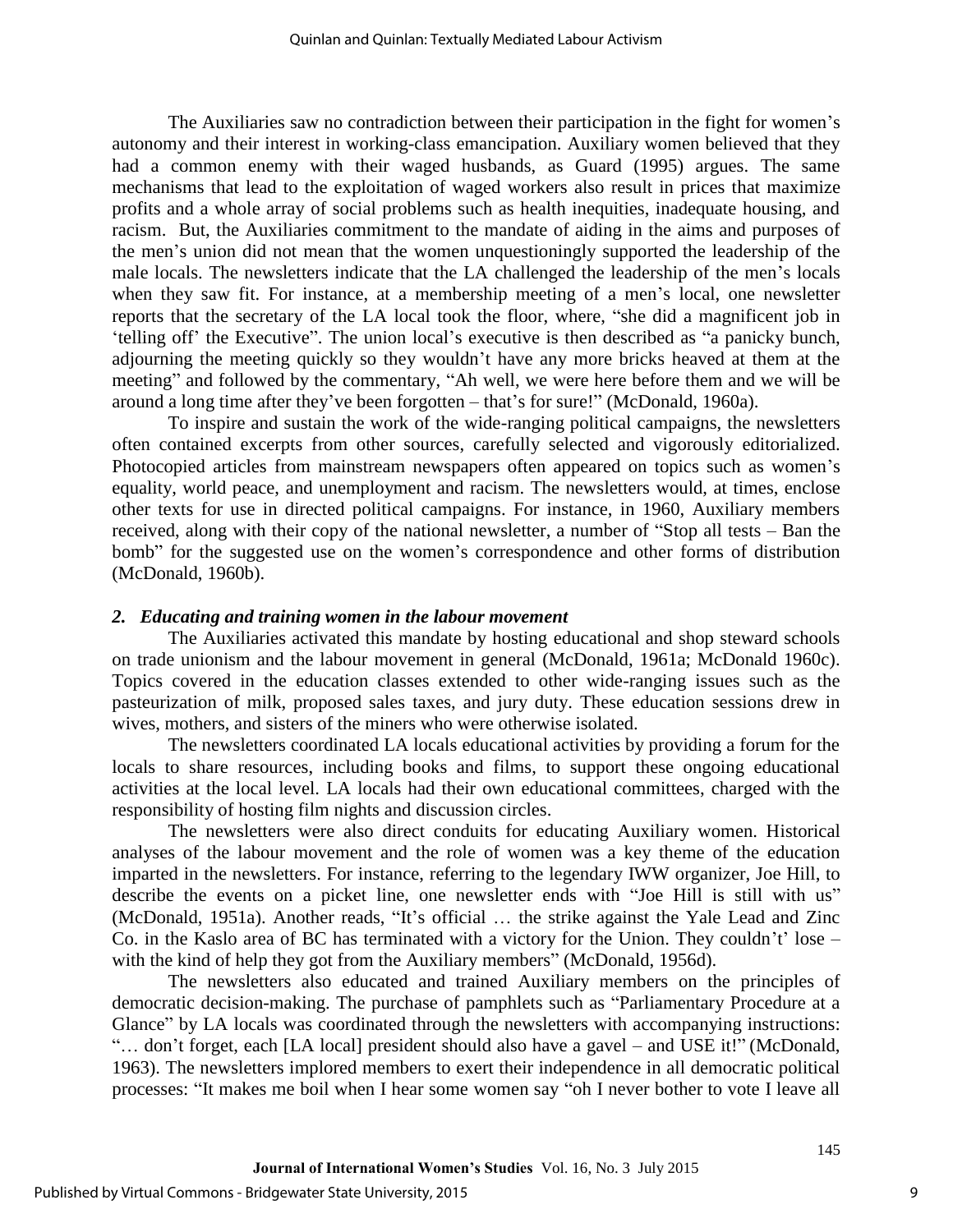that to the man of the house." No wonder we find ourselves in such a mess not only provincially, but federally and throughout the world" (McDonald, 1959d).

The newsletters imparted words of wisdom on other themes including the importance of collective action, the political and economic value of women's unpaid domestic work, the radicalizing impact of strikes, and the importance of building of a more just, equitable, and peaceful world. For instance, a newsletter in1960, a time when the United States had enough nuclear power to obliterate the world's population, encouraged its readers to set aside differences in their religious affiliations and political positions. "Whatever your religion, your politics and your sentiments, to all women everywhere, every corner of the world, peace is hope, peace is love, peace is the dream come true" (McDonald, 1960e).

The district newsletters coordinated actions within the districts in central and western Canada and across these jurisdictions by way of the national newsletters. LA women in Ontario would learn of newly established locals in the west and vice-versa. Readers were reminded of the hard-working, collectively minded individuals behind the creation of new locals and the purpose they were to serve: "The women of Uranium City wish to form a Mine-Mill Auxiliary and a preliminary meeting has been held at which a provisional executive has been set up …. here are men and women in an isolated community threatened with extinction, who realize that unity alone can offer any hope of security for the working people of Canada" (McDonald, 1960f).

The LA Auxiliary pre-dated second wave feminism and the topic of political and economic value of women's domestic work was not part of the prevailing consciousness. It was, however, a topic on the Auxiliary leadership's list of priorities for member education. The newsletters spoke directly to the members as unpaid labourers about issues such as the difficulty in calculating working hours of domestic work, "Did you know that if *you* are a married woman with three children that *you* work a seventy four hour week? It's true according to a survey made recently among 1800 women. The survey was conducted to establish the 'economic value' of a woman's work in the home. She's lucky if it's ONLY a 74 hour week" (McDonald, 1951b). However sarcastic, the closing sentence privileges the knowledge of those who perform the work over the 'experts' conducting the survey and proclaiming on its results. Humorous content was intermingled with the factual. Domestic work might not produce surplus value, as does labour performed under capitalist production, but it has other uses. The National LA Coordinator wrote "… I really get a kick out of 'kneading' the dough…I pretend it's a few mine managers I know and I really work off steam by punching that dough around – try it sometime and see for yourself!" (McDonald, 1958b).

The newsletters educated LA women about what workers can and should expect from their union. During the times of the USWA raids, the Auxiliary women would warn of the dangers of their husbands, fathers, and sons voting in favour of being represented by a union that did not bargain in the interests of the workers or refuse to take up their grievances and handle compensation claim cases.

### *3. Teaching women in the labour movement the correct channels in which to spend the union earned dollars*

As purchasers of food, clothing, and other basic necessities, Auxiliary members played an important role in fuelling the growing post-war economy. If the purchasing power of Auxiliary members was to be harnessed for the collective good, they needed direction and information on current products and campaigns. Ongoing strikes were identified and any products produced by scab labour were itemized to coordinate large-scale boycotts by the LA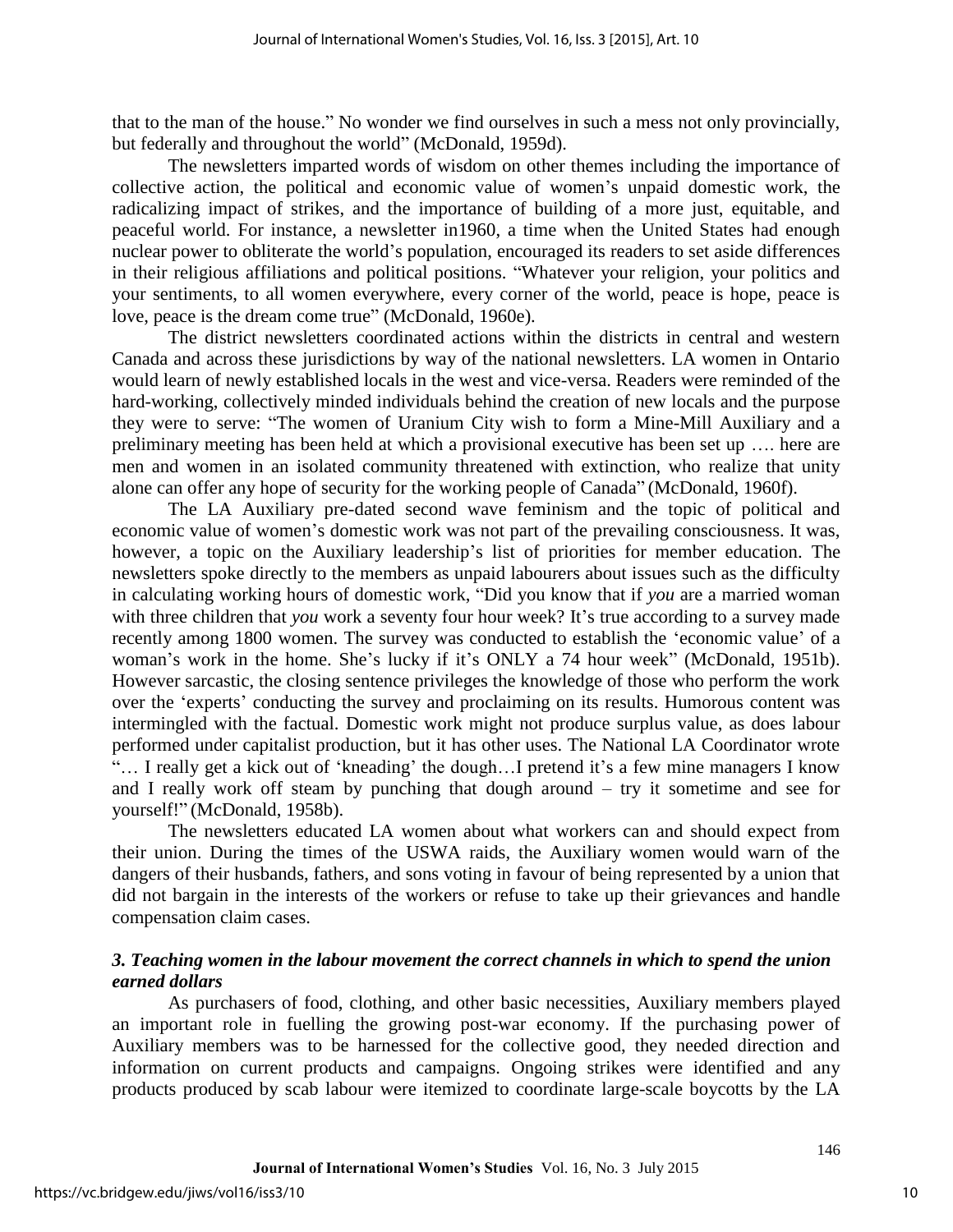members in each of their locals: "if you are tempted to buy Westinghouse products – don't until this strike has been won by Local 504. United Electrical Workers Union have always supported Mine-Mill whole heartedly in all of our struggles – let's do the same for them!" (McDonald, 1959e). The newsletters often contained bulletins on co-operatives and their products identified so individual LA members could support them with their purchases. The newsletters shared information and coordinated campaigns related to rising food prices. The newsletters linked women's role as the purchasers of consumer goods to the larger political and economic forces: "The next time you buy groceries, don't be surprised if you pay more for sugar. I read on a financial page of a Toronto paper where the wholesale price of sugar had jumped over 8 dollars a ton during the recent US Cuban crisis – why? For profit of course – and who's going to have to pay through the nose as always? You that's who!" (McDonald, 1962c).

The individual LA locals crafted their own campaigns based on the information gained from the newsletters. For instance, because milk was important to smelter-workers to offset the lead poisoning contracted by working in the smelters (until it was found that the cows raised in the vicinity of the smelter were leaded too), when the price of milk was raised in 1952, the newsletter issued a bulletin and Local 133 in Britannia BC petitioned the Provincial Cabinet for a milk subsidy (McDonald, 1952a). The connection between men's wages and women's purchasing power was reinforced. A LA local's petition to an employer directly for higher wages is referenced in the following "They sent a scorching letter to the manager of the Delora Smelting and Refining Co. regarding a raise in wages for their men folk. Good stuff sisters – after all the 'women' of the family have to do the wrestling with the high cost of living." (McDonald, 1952d).

#### *4. Assisting their local unions in times of need and labour disputes*

The newsletters reported on Auxiliary activities supporting their local unions' day-to-day activities. The women acted as election scrutinizers for men's local (Local 136, Port Colborne) (McDonald, 1953e). They assisted the Local Union in their social affairs such as picnics, socials, parties, dances, steward's banquets, and charter banquettes (IUMMSW, 1957). Some of these banquets and other social events brought out hundreds of people, particularly in the large locals such as Sudbury where the local had over 18,000 members at its peak.

They also supported their local unions during strikes and the newsletters were instrumental in coordinating these activities, especially support for striking locals from nonstriking Auxiliary locals. One newsletter entry tells the readers that the Auxiliary local in Trail BC (Local 131) cancelled their children's Christmas party so that they could send more money to support the strikers in Sudbury, Ontario (McDonald, 1958b). Clothing donations assembled and shipped from afar were measured in poundage. "Auxiliary 232 sent 130 pounds of clothing was sent to Sudbury; 250 pounds send to Murdochville" (McDonald, 1959c).

Auxiliaries donated financially to striking locals. They also donated their own labour, bringing food and drink to the picket line (McDonald, 1958a). They set up committees to handle, remake, and renovate used clothing for striking family members, especially in those bitter winter strikes and established trading posts for the exchange of food and used clothing. Toys were collected and distributed to strikers' children (McDonald, 1953e). Town merchants were approached for food and financial donations. The newsletters reported on all these supportive activities of the Auxiliaries.

The newsletters encouraged Auxiliary members to educate non-Auxiliary wives about the issues underpinning the strikes. At the same time as providing the much-needed support for the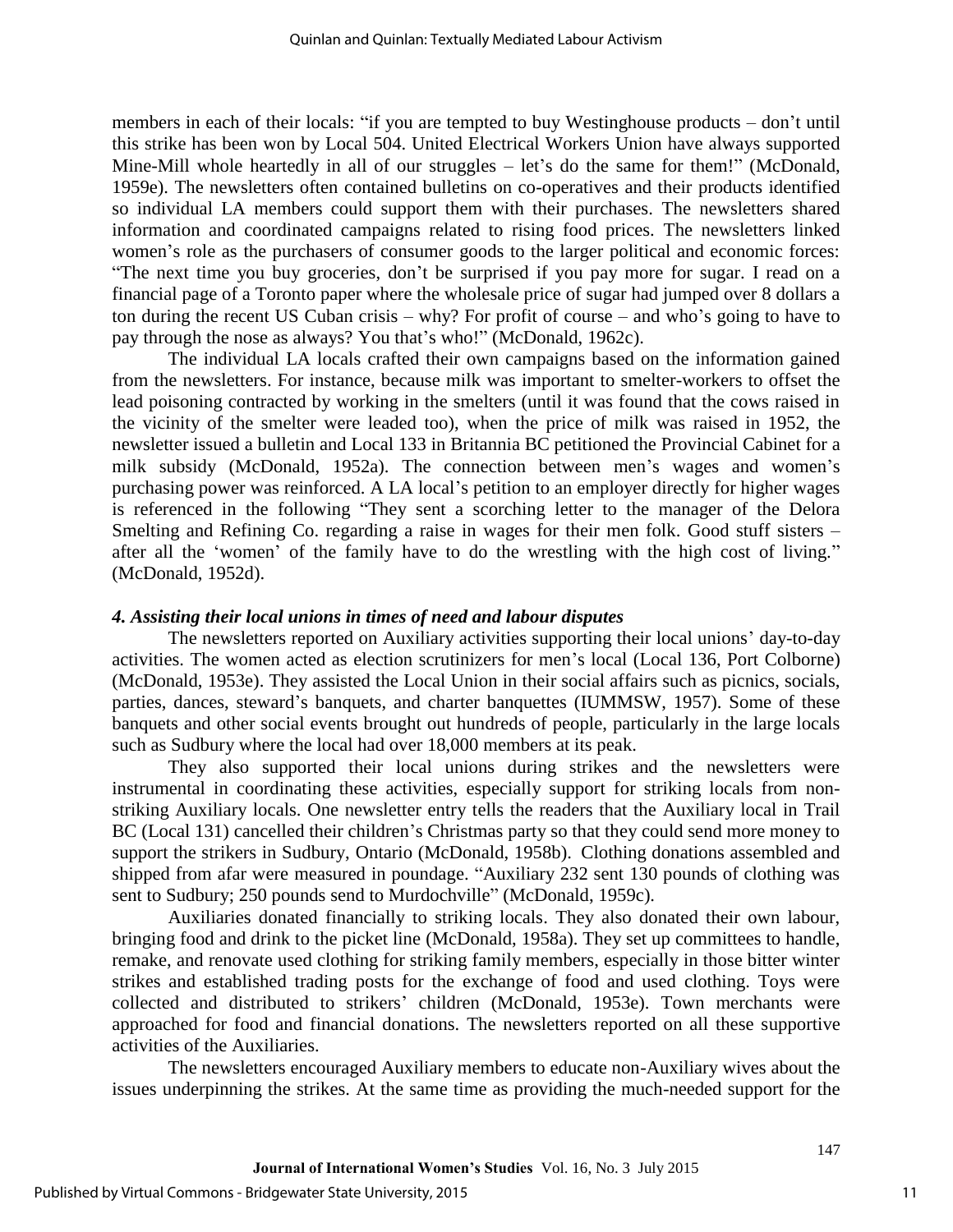strikes, reaching out to potential new Auxiliary members was guaranteed to increase Auxiliary membership (McDonald, 1958c). During the 1958 strike in Sudbury Ontario, the auxiliary report of women volunteering "to visit the picket lines everyday and cheer their men up" was followed by instructions to the women: "Each sister is to try to get a non-member to go with her on these visits". (McDonald, 1958d).

 LA women acted as a reserve army in the unpaid work of union militancy, as they had in other unions in labour history, for instance the Women's Emergency Brigade in the 1937 Sit-Down auto-industry strikes organized their picket line activities along military lines with a captain and lieutenants and carried a bar of soap in one pocket and a sock in the other so they couldn't be charged with carrying a weapon (Dollinger & Dollinger, 2000; Yeghissian, 1980). MMSW Auxiliary members walked the picket and demonstration lines, sometimes along side the men, sometimes on their own. In the picture, below, the picket line of wives and children in the forty below temperatures of a Kirkland Lake winter was over two-miles long. It formed in support of the union because the company had refused to negotiate with the union, defying a labour relations board ruling in doing so.



**Figure 3: Mine Mill Picket Line, Kirkland Lake, 1941, Reprinted with Permission.**

For some women, their action on the picket lines was radicalizing and gave them confidence to take on other political issues. The newsletters reminded Auxiliary members of the new solidarities that arise from strikes: "I do think that a big struggle like the one we've just been through brings all of us so much closer together, and as far as I am concerned it has made me resolve to work all the harder for the good of our whole organization" (McDonald, 1959c). At the same time, the traditional role of women supporting their men was expressed "It's wonderful thing to be able to walk with our heads up and to be able to look anyone in the eye honestly and be able to say "I did my little bit too" (McDonald, 1958b).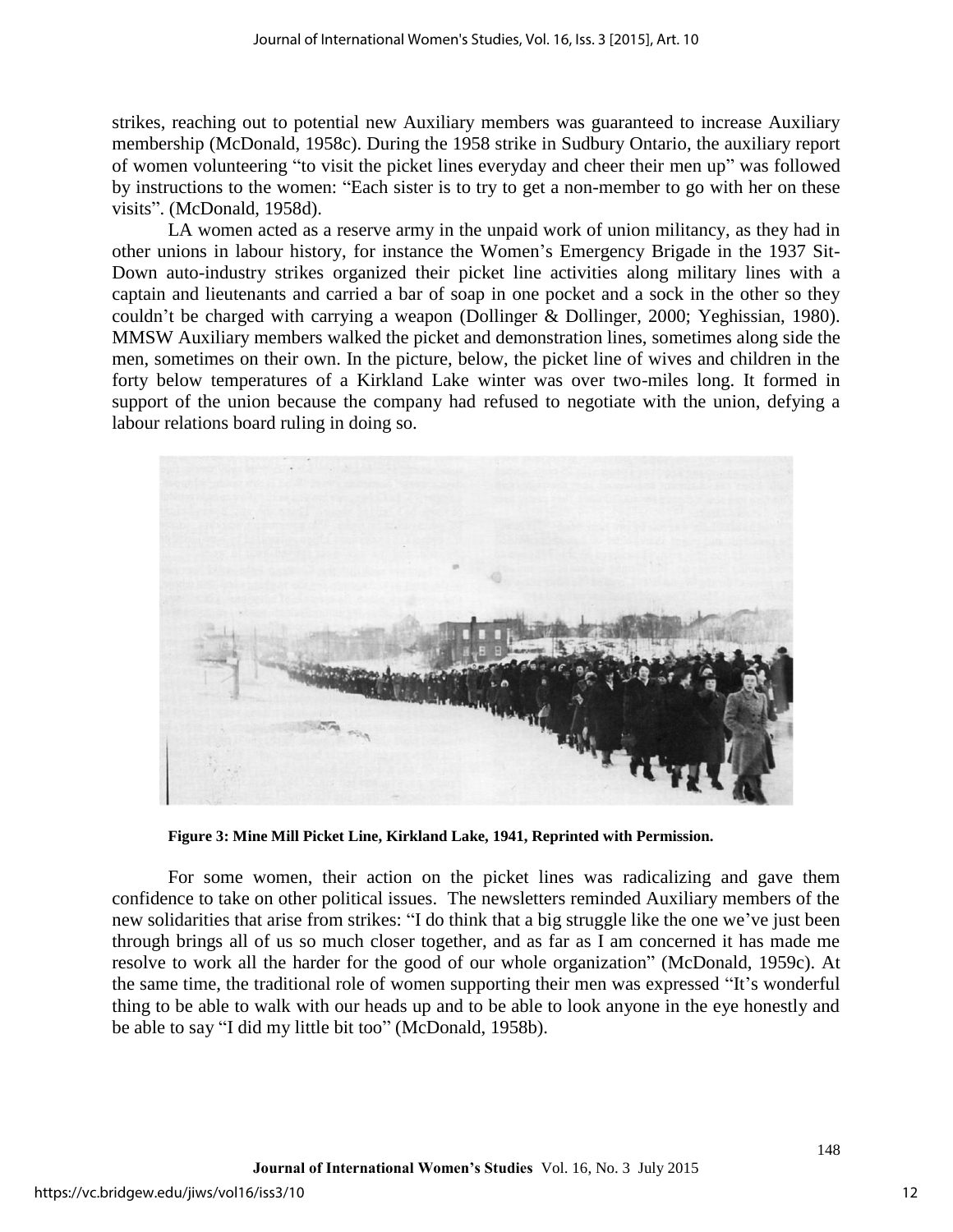#### *5. Supporting the Union in all its legislative efforts*

Health and safety in the mining industry was a constant concern of the locals and the Auxiliaries alike. Miners wives were constant witnesses to diseases and injuries the men incurred from their working conditions. Silicosis in particular was widespread and predisposed men to tuberculosis, often leading to rapid physical decline and early death (Paterson, 1961). In oneindustry mining towns, injuries and fatalities among miners had disastrous consequences for families as the jobs for wives were limited to the retail and clerical sectors, where informal hiring practices favouring single over married women prevailed (Forestell, 2003). The efforts of the Auxiliaries (in conjunction with the Union at large) led to the development of occupational and health and safety legislation that now covers all workers and all industrial sectors. The three rights - to know hazards in the workplace, to participate in decisions related to work safety, and to refuse unsafe work – enshrined in Canadian occupational health and safety legislation reflected the realities of the harshest, most dangerous form of work: mining.

Auxiliary women demonstrated their commitment to the Union's legislative efforts through a variety of actions, which were meticulously documented in the newsletters. They worked on the election campaigns of labour candidates in their civic elections (McDonald, 1953b), formed delegations and travelled to Ottawa to interview MPs on atomic bomb testing and world disarmament (McDonald, 1956b). Family holidays were interrupted to protest those changes to the criminal code that would "enslave the Canadian Labour movement" and solidify "McCarthyism in Canada" (McDonald, 1954). They took this campaign, such as the proposed union-limiting amendments to the criminal code to other non-union women's organizations and educated them on the "evils contained in Bill H8 and how important it is for all of us to do a job of protesting the contemplated passage of this infamous piece of legislation…. designed to smash trade unions" (McDonald, 1952b). On pivotal issues the newsletter readers were reminded that we must "do a job of renewing our protests" and that "it is OUR job because we are an important part of Mine-Mill" (McDonald, 1952a).

#### *6. Providing educational and cultural activities for our children*

The constitution's imperative "to provide educational and cultural activities for our children" was enacted by the Auxiliaries at the local level (Ladies Auxiliaries of the National Union of Mine, Mill and Smelter Workers of Canada, 1955). The newsletters depicted the range of activities. Various locals organized bowling, volleyball, and other sports teams for the children, and held children-only Christmas parties. LA Local 117 was particularly active on the cultural front because their associated MMSW Local, 598, employed its own Recreation Director (Buse, 1995). Working closely with the Recreation Director, the LA 117 women ran the children's summer camp outside of Sudbury, Ontario on land purchased by the men's local. This local ran their own dance school, headed by the Nancy Dent, the New York trained modern dancer (Bowring, 2005). The school boasted of over two hundred children and forty adult students who regularly attended classes in ballet, folk, and modern dance for the nominal fee of 50 cents per lesson, a fraction of the cost in commercial dance schools (Mine Mill and Smelter Workers Canada, 1956). The LA 131 sponsored the dance school's students to attend the Banff Summer School of the Performing Arts (McDonald, 1952a; McDonald, 1953f).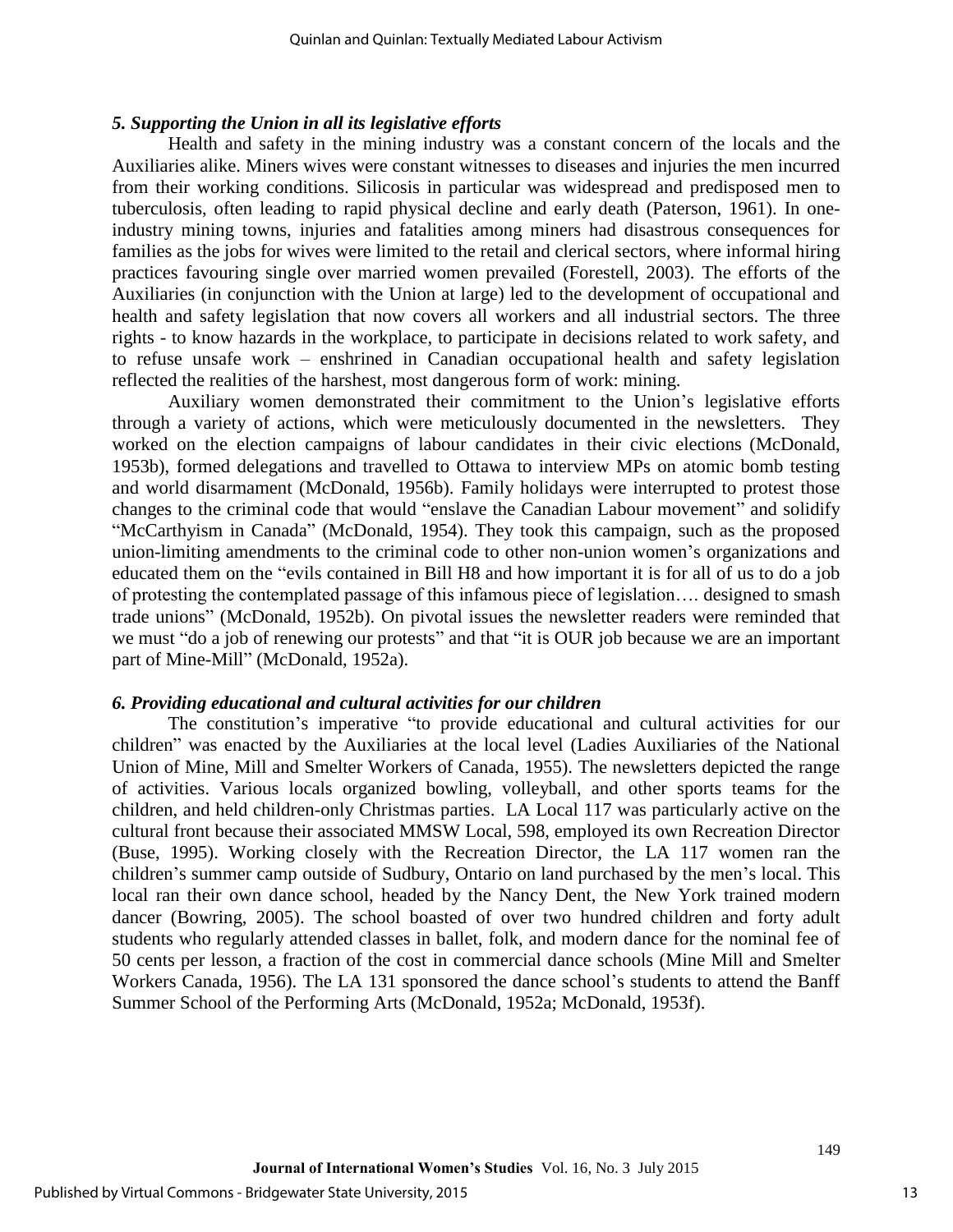#### **Conclusion**

The prevailing view of women's contribution to the progressive movements holds that their participation was ad hoc and temporary. In particular, women's auxiliaries are thought to form only to dissolve soon after and only when there is a strike or organizing drive among the male workers. Indeed, women often do form a reserve army in the unpaid work of union militancy, as they do in the paid labour market, taking on more of the male-assigned functions at times of strikes or other crises. But, even within this general pattern, there are exceptions, as this study finds. The Auxiliaries were established in parallel with the men's locals and continued for more than twenty years. The Auxiliaries were long-term organizations. They did not spring up during strikes only to disband several months afterwards. The organizing of the Auxiliary went on concurrently with the organizing with the men's locals.

In keeping with the interests of Institutional Ethnography, this paper focused on texts, examining how the mandating Constitutional text was activated through the daily work of the Ladies Auxiliary. By illustrating the linkages between the Constitution and the national and district newsletters, this paper has shown how texts coordinated the work of the Ladies Auxiliary at the local, district, and national levels. The study finds that in activating the mandates of it Constitution, the MMSW LAs both followed and challenged the conventional gender norms of the times. Their work was not paid work and it did not involve negotiating collective agreements with employers. Their traditional supportive women's work included feeding striking families, organizing massive clothing drives, and visiting the sick in hospital. LAs held raffles, bazaars, bake sales, dinners, teenage fashion shows, Christmas parties, and card nights. These traditional forms of 'women's' work were crucial to maintaining the social fabric of the union and provided a local system supporting the health and welfare of the community. However, the MMSW LA was more than a 'reserve army' of emotional and supportive labourers.

The work that these women did challenged the assumption that union struggles took place at the bargaining table alone, under the steam of men alone. Their consumer action, education, and political participation were essential to the creation of a new political and social order, an order in which labour unions could be expected to thrive. Their independence from the men's locals was formalized in the MMSW's and Auxiliary Constitutions. In practice, their fund-raising activities provided them with some financial autonomy, which they used to support their own political agenda including women's emancipation.

The gains made by labour unions in Canada, such as MMSW, during the war and postwar years, which brought higher wages and endowed workers with some control over their working conditions, were only possible because women in formal organizations such as auxiliaries were providing caring labour. Although the division of labour was a highly gendered one – with women at the kitchen tables and men at the bargaining tables – the male leadership of the MMSW union commonly asserted that women's active involvement was necessary if the working class was going to achieve emancipation. All the work these women did – the visible and the invisible, the work that followed the gender scripts of the times and the work that did not – contributed to the contemporary labour movement in Canada. It is a labour movement that can now boast of equal rates of unionization for men and women. This was not the case even two decades ago, when a greater proportion of working men were unionized in comparison to working women. But, there are many areas of the labour movement in which the work must continue. For instance, looking more closely at why the rates of unionization for men and women have converged, it becomes clear that men's rates have decreased more than women's rates have increased. There is much work to be done to regain ground the labour movement previously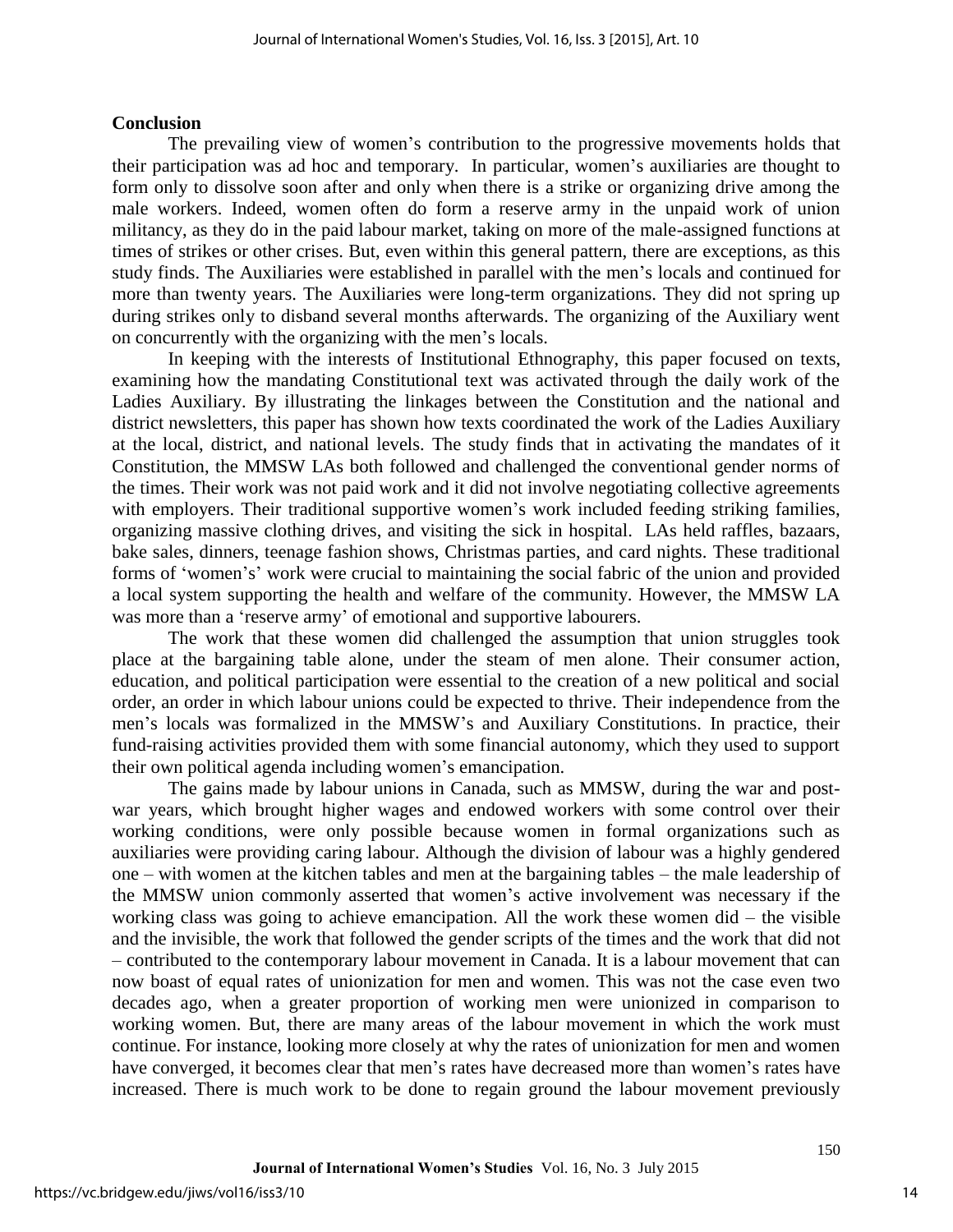won. At the same time, the work must venture into new areas, such as the growing pool of contract, temporary, precarious workers, whose relationship with an employer has become much more tenuous and complicated, if they are given a fair wage. Recognizing and honouring the work of labour activists of the past and building on those past successes is a crucial to these areas of work the in labour movement.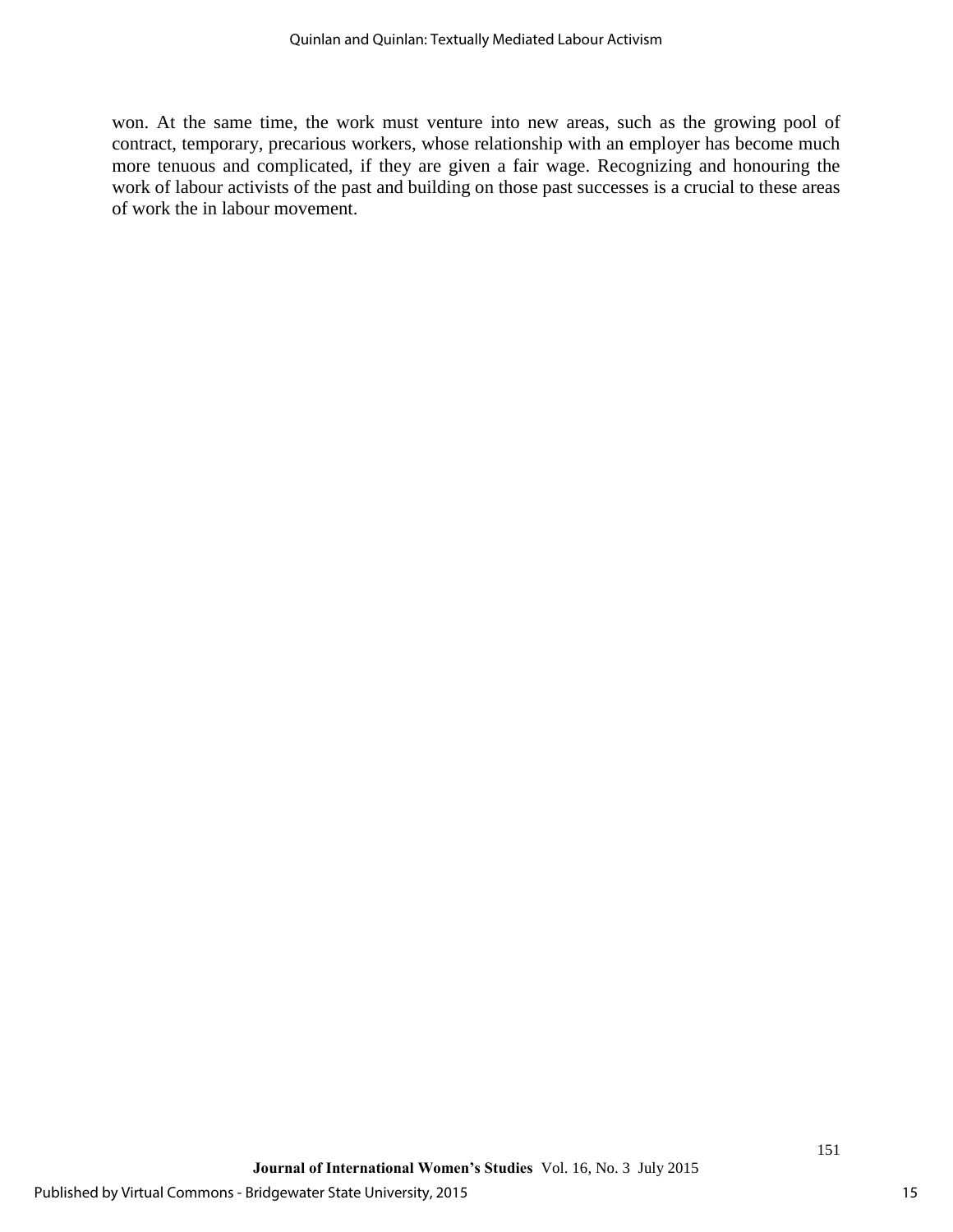**Works Cited** 

- Ali, M. (1986). The coal war: Women's struggle during the miner's strike. In R. Ridd, & H. Callaway (Eds.). *Caught up in conflict: Women's responses to political strife* (p. 85-105). University of Virginia: MacMillian Education.
- Bowring, A. (2005). Nancy Lima Dent, A woman ahead of her time. *Dance Collection Danse, 60.* p. 7-11.
- Buse, D. (1995). Weir Reid and Mine Mill: An alternative union's cultural endeavours. In M. Steedman, P. Suschnigg, and D. Buse (eds.) *Hard Lessons: The Mine Mill Union in the Canadian Labour Movement.* Toronto: Dundurn Press. pp. 269-286.
- Buse, D. & Steedman, M. (1994). Reviewing the past and looking to the future: Activists reminisce at the Mine Mill Centennial Conference Sudbury, May 1993. *Labour/LeTravail, 33* (Spring 1994). 195-252.
- Campbell, M. L., & Gregor, F. (2004) *Mapping social relations: A primer in doing institutional ethnography*. Aurora, ON: AltaMira.
- Chateauvert, M. (1998). *Marching together: Women of the brotherhood of sleeping car porters*. Urbana, IL: University of Illinois Press.
- Diamond, T. (2006). Where did you get that fur coat, Fern? Participant observation in Institutional Ethnography. In D. Smith (Ed.), *Institutional Ethnography as Practice* (p. 45-64). Walnut Creek, California: AltaMira Press.
- Dollinger, S. & Dollinger, G. (2000). Striking Flint: Genora Dillinger remembers the 1937 sitdown. In S. Dollinger & G. Dollinger's *Not Automatic: Women and the Left in the Forging of the Auto Workers' Union.* New York: Monthly Review Press. pp. 123-162.
- Finkel, A. (2008). *Trade unions and the welfare state in Canada: 1945-1990*. Don Mills: Oxford University Press.
- Forestell, N. (2003). The miner's wife: Working-class femininity in a masculine context, 1920- 1950. In K. McPherson, C. Morgan, & N. Forestall (Eds.), *Gendered pasts: Historical essays in femininity and masculinity in Canada* (p. 139-157). Toronto: University of Toronto Press.
- Gilligan, C. (1982)*. In a different voice: Psychological theory and women's development.*  Cambridge: Harvard University Press.
- Gilman, C. (1898, reprinted 1998). *Women and economics: A study of the economic relations between men and women as a factor in social evolution*. New York: Dover Publications.
- Graham, H. (1983). Caring: A labour of love. In J. Finch & D. Groves (Eds.), *A labour of love: Women, work and caring* (pp. 13-30). London: Routledge & Kegan Paul Books.
- Hochschild, A. (1983). *The managed heart: Commercialization of human feeling*. Berkeley, CA: University of California Press.
- International Union of Mine Mill and Smelter Workers (1959). Report by the Coordinator Ladies Auxiliary to the 11th Annual Convention. (F1280, Box 74, File 7, Incoming Correspondence). Archives of Ontario, Toronto, ON.
- International Union of Mine Mill and Smelter Workers. (1957). Report from Canadian Convention of IUMMSW, No. 227. [Convention Proceedings]. International Union of Mine Mill and Smelter Workers, (IUMMSW, Box 17, file 2). University of British Columbia Archives, Vancouver, BC.
- International Union of Mine Mill and Smelter Workers Local 598. (1958). Executive Correspondence: The 58 Strike. [Meeting Minutes]. Sudbury Mine, Mill & Smelter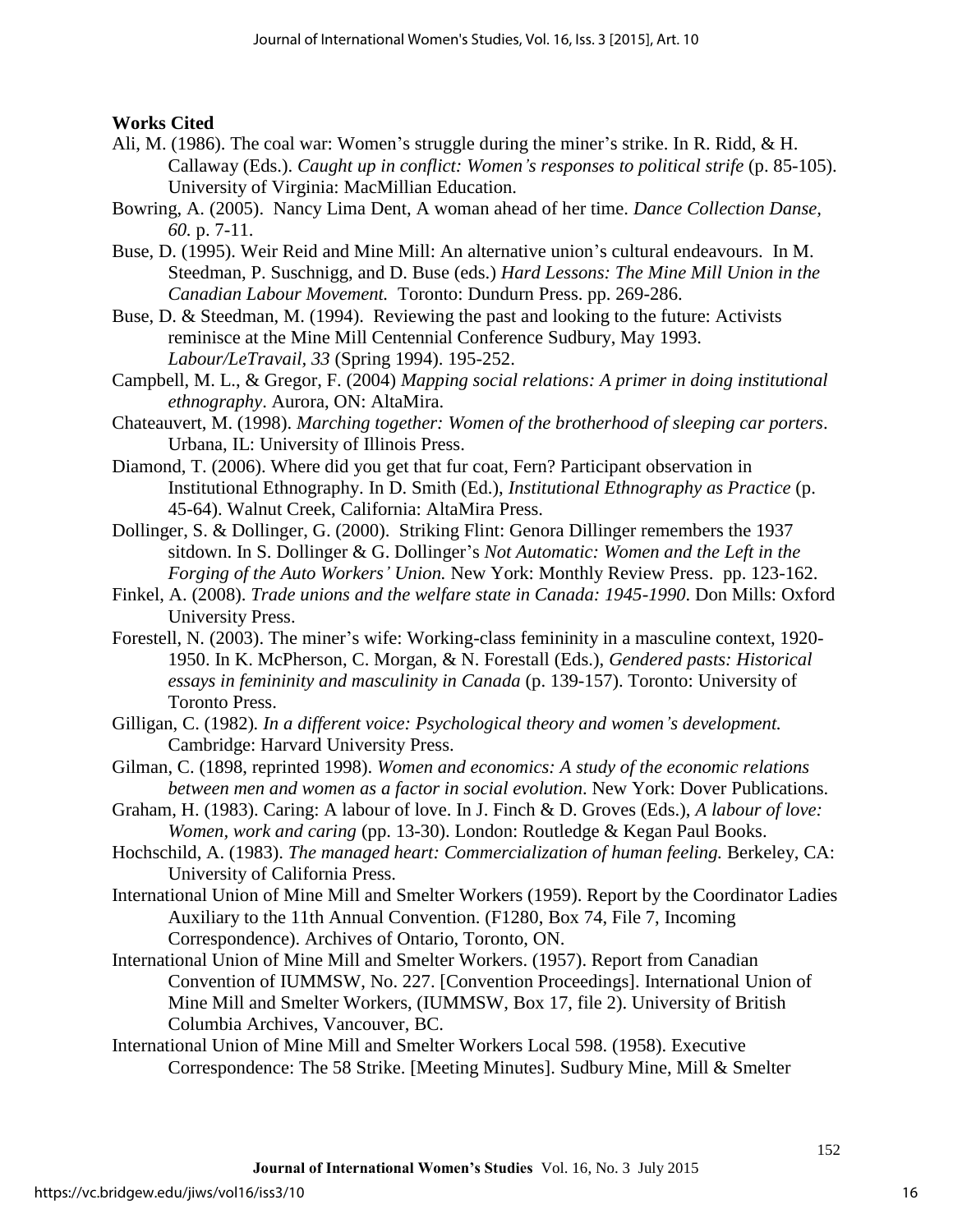Workers Union (F1271, Box MU6652, File Executive Correspondence). Archives of Ontario, Toronto, ON.

- Ladies' Auxiliaries of the National Union of Mine Mill and Smelter Workers of Canada. (1955, July). LA Constitution of Ladies' Auxiliaries of the National Union of Mine-Mill and Smelter Workers of Canada, 7th Annual Canadian Convention [Convention Proceedings]. Sudbury Mine, Mill & Smelter Workers Union (F1271, Box MU6641, File Sudbury Ladies Auxiliary 117). Archives of Ontario, Toronto, ON.
- Lasky, M. (1984). Where I was a person: The ladies' auxiliary in the 1934 Minneapolis Teamsters' strikes in Ruth Milkman. In R. Milkman (Ed.), *Women, Work, and Protest: a century of US women's labour history* (p.181-205). Boston: Routledge & Kegan Paul.
- Levine, S. (1991). Workers wives: Gender, class and consumerism in the 1920s United States. *Gender & History*, 3, 45-64.
- Luxton, M. (1990). From ladies auxiliaries to wives' committees. In L. Yanz & L. Briskin (Eds.), *Union Sisters: women in the labour movement* (p. 333-347). Toronto: Women's Press.
- McDonald, D. (1951a, December). Newsletter for December, National Ladies Auxiliary Newsletter, No. 155. [Newsletter]. International Union of Mine Mill and Smelter Workers, (IUMMSW, Box 17, file 5). University of British Columbia Archives, Vancouver, BC.
- McDonald, D. (1951b, November). Newsletter for November, National Ladies Auxiliary Newsletter, No. 113. [Newsletter]. International Union of Mine Mill and Smelter Workers, (IUMMSW, Box 17, file 5). University of British Columbia Archives, Vancouver, BC.
- McDonald, D. (1952a, December). Newsletter for December, National Ladies Auxiliary Newsletter, No. 136. [Newsletter]. International Union of Mine Mill and Smelter Workers, (IUMMSW, Box 17, file 5). University of British Columbia Archives, Vancouver, BC.
- McDonald, D. (1952b, November). Newsletter for November, National Ladies Auxiliary Newsletter, No. 134. [Newsletter]. International Union of Mine Mill and Smelter Workers, (IUMMSW, Box 17, file 5). University of British Columbia Archives, Vancouver, BC.
- McDonald, D. (1952c). National Ladies Auxiliary Newsletter, No. 120. [Newsletter]. International Union of Mine Mill and Smelter Workers, (IUMMSW, Box 94, file 15). University of British Columbia Archives, Vancouver, BC.
- McDonald, D. (1952d). National Ladies Auxiliary Newsletter, No. 127. [Newsletter]. International Union of Mine Mill and Smelter Workers, (IUMMSW, Box 17, file 5). University of British Columbia Archives, Vancouver, BC.
- McDonald, D. (1953a, August and September). Newsletter for August and September, National Ladies Auxiliary Newsletter, No. 151. [Newsletter]. International Union of Mine Mill and Smelter Workers, (IUMMSW, Box 17, file 5). University of British Columbia Archives, Vancouver, BC.
- McDonald, D. (1953b, December). Newsletter for December, National Ladies Auxiliary Newsletter, No. 160. [Newsletter]. International Union of Mine Mill and Smelter Workers, (IUMMSW, Box 17, file 5). University of British Columbia Archives, Vancouver, BC.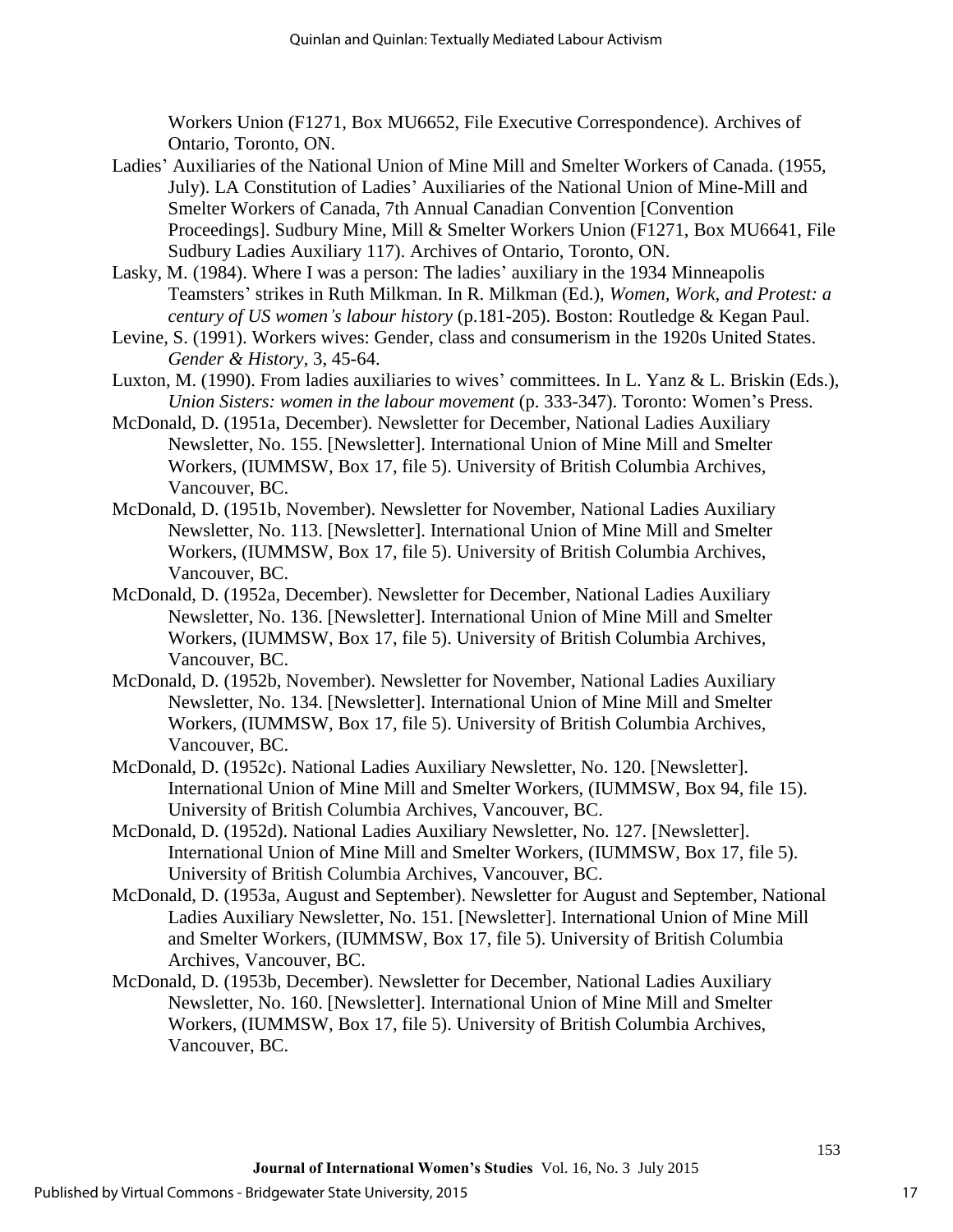McDonald, D. (1953c, March). Newsletter for March, National Ladies Auxiliary Newsletter, No. 140. [Newsletter]. International Union of Mine Mill and Smelter Workers, (IUMMSW, Box 17, file 5). University of British Columbia Archives, Vancouver, BC.

McDonald, D. (1953d, July). Newsletter for July, National Ladies Auxiliary Newsletter, No. 148. [Newsletter]. International Union of Mine Mill and Smelter Workers, (IUMMSW, Box 17, file 5). University of British Columbia Archives, Vancouver, BC.

McDonald, D. (1953e, October). Newsletter for October, National Ladies Auxiliary Newsletter, No. 155. [Newsletter]. International Union of Mine Mill and Smelter Workers, (IUMMSW, Box 17, file 5). University of British Columbia Archives, Vancouver, BC.

McDonald, D. (1953f, January). Newsletter for January, National Ladies Auxiliary Newsletter, No. 138. [Newsletter]. International Union of Mine Mill and Smelter Workers,

- (IUMMSW, Box 17, file 5). University of British Columbia Archives, Vancouver, BC. McDonald, D. (1954, January). Newsletter January, National Ladies Auxiliary Newsletter, No.
- 162. [Newsletter]. International Union of Mine Mill and Smelter Workers, (IUMMSW, Box 54, file 4). University of British Columbia Archives, Vancouver, BC.

McDonald, D. (1955a, November, December). Newsletter for November and December, National Ladies Auxiliary Newsletter, No. 203. [Newsletter]. International Union of Mine Mill and Smelter Workers (IUMMSW, Box 17, file 5). University of British Columbia Archives, Vancouver, BC.

McDonald, D. (1955b, June). Newsletter for June, National Ladies Auxiliary Newsletter, No. 198. [Newsletter]. International Union of Mine Mill and Smelter Workers (IUMMSW, Box 17, file 5). University of British Columbia Archives, Vancouver, BC.

McDonald, D. (1955c, September). Newsletter for November and December, National Ladies Auxiliary Newsletter, No. 202. [Newsletter]. International Union of Mine Mill and Smelter Workers (IUMMSW, Box 17, file 5). University of British Columbia Archives, Vancouver, BC.

McDonald, D. (1956a, January). Newsletter for January, National Ladies Auxiliary Newsletter, No. 207. [Newsletter]. International Union of Mine Mill and Smelter Workers (IUMMSW, Box 17, file 5). University of British Columbia Archives, Vancouver, BC.

McDonald, D. (1956b, April). Newsletter for April, National Ladies Auxiliary Newsletter, No. 213. [Newsletter]. International Union of Mine Mill and Smelter Workers (IUMMSW, Box 17, file 5). University of British Columbia Archives, Vancouver, BC.

McDonald, D. (1956c, January). Newsletter for January, National Ladies Auxiliary Newsletter, No. 207. [Newsletter]. International Union of Mine Mill and Smelter Workers (IUMMSW, Box 17, file 5). University of British Columbia Archives, Vancouver, BC.

McDonald, D. (1956d, June). Newsletter for June, National Ladies Auxiliary Newsletter, No. 216. [Newsletter]. International Union of Mine Mill and Smelter Workers (IUMMSW, Box 17, file 5). University of British Columbia Archives, Vancouver, BC.

McDonald, D. (1956e, April). Newsletter for April, National Ladies Auxiliary Newsletter, No. 213. [Newsletter]. International Union of Mine Mill and Smelter Workers (IUMMSW, Box 17, file 5). University of British Columbia Archives, Vancouver, BC.

McDonald, D. (1957a, October). Newsletters for October, National Ladies Auxiliary Newsletter, No. 238. [Newsletter]. International Union of Mine Mill and Smelter Workers (IUMMSW, Box 56, file 6). University of British Columbia Archives, Vancouver, BC.

18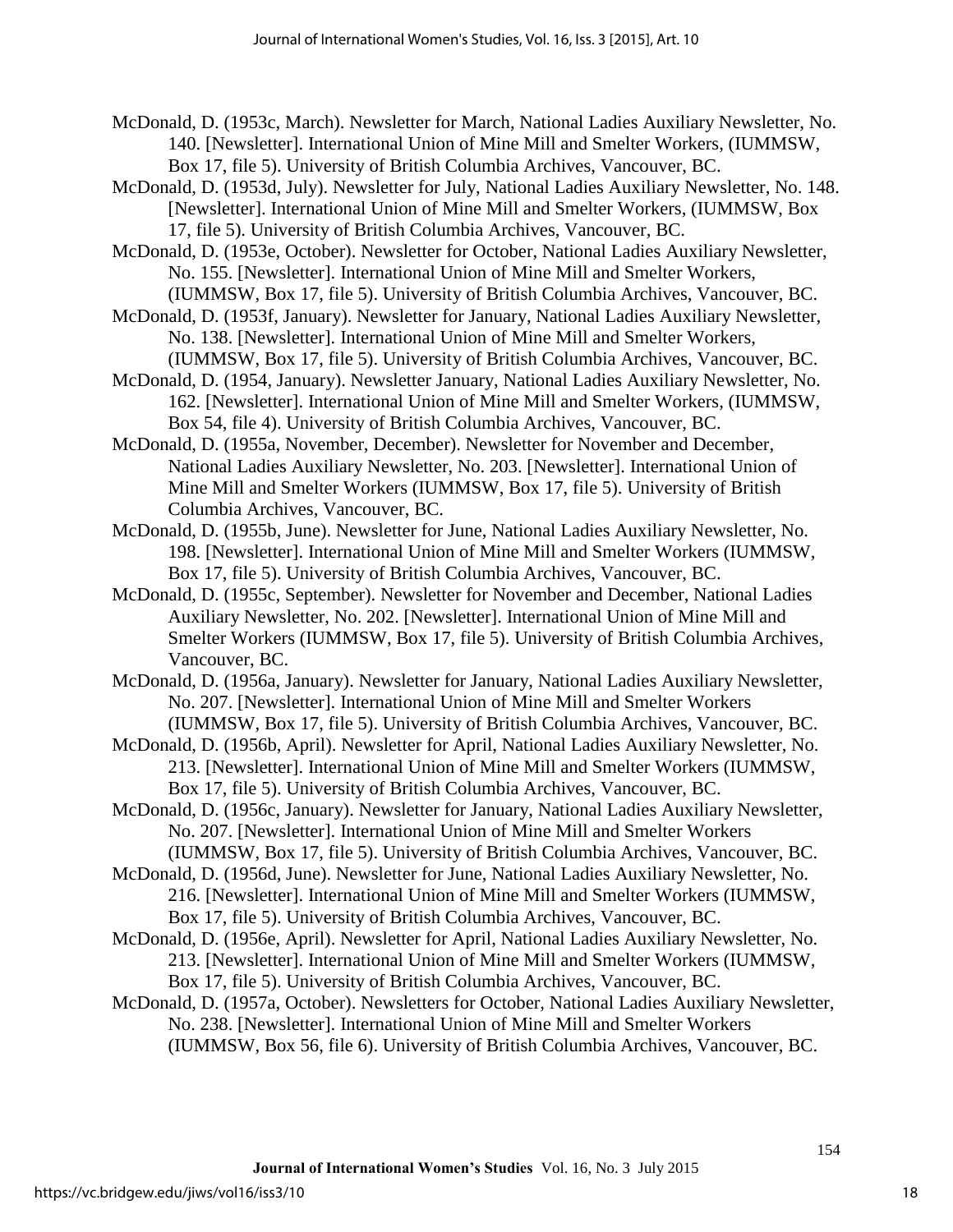- McDonald, D. (1957b, June). Newsletter for June, No. 235. [Newsletter]. International Union of Mine Mill and Smelter Workers, (IUMMSW, Box 56, file 6). University of British Columbia Archives, Vancouver, BC.
- McDonald, D. (1958a, November). Newsletter for November, No. 256. [Newsletter]. International Union of Mine Mill and Smelter Workers, (IUMMSW, Box 56, file 6). University of British Columbia Archives, Vancouver, BC.
- McDonald, D. (1958b, December). Newsletter for November, No. 257. [Newsletter]. International Union of Mine Mill and Smelter Workers, (IUMMSW, Box 56, file 6). University of British Columbia Archives, Vancouver, BC.
- McDonald, D. (1958c, September). Newsletter for September, No. 253. [Newsletter]. International Union of Mine Mill and Smelter Workers, (IUMMSW, Box 56, file 6). University of British Columbia Archives, Vancouver, BC.
- McDonald, D. (1958d, October). Newsletter for October, No. 255. [Newsletter]. International Union of Mine Mill and Smelter Workers, (IUMMSW, Box 56, file 6). University of British Columbia Archives, Vancouver, BC.
- McDonald, D. (1959a). Newsletter, No. 272. [Newsletter]. (RG 146, vol. 119, pp. 102, file AH2001-00070). Library and Archives Canada, Ottawa, ON.
- McDonald, D. (1959b, September). News Bulletin for the Month of September, No. 267. [Newsletter]. International Union of Mine Mill and Smelter Workers (IUMMSW, Box 59, file 7A). University of British Columbia Archives, Vancouver, BC.
- McDonald, D. (1959c). District Two Newsletter, No. 258. [Newsletter]. (RG 146, vol. 119, file AH2001-00070). Library and Archives Canada, Ottawa, ON.
- McDonald, D. (1959d). Newsletter, No. 265. [Newsletter]. (RG 146, vol. 119, file AH2001- 00070). Library and Archives Canada, Ottawa, ON.
- McDonald, D. (1959e). Newsletter, No. 260. [Newsletter]. (RG 146, vol. 119, file AH2001- 00070). Library and Archives Canada, Ottawa, ON.
- McDonald, D. (1960a). Newsletter No. 279. [Newsletter]. (RG 146, vol. 119, file AH2001- 00070). Library and Archives Canada, Ottawa, ON.
- McDonald, D. (1960b). Newsletter No. 274. [Newsletter]. (RG 146, vol. 119, file AH2001- 00070). Library and Archives Canada, Ottawa, ON.
- McDonald, D. (1960c). Newsletter No. 285. [Newsletter]. (RG 146, vol. 119, file AH2001- 00070). Library and Archives Canada, Ottawa, ON.
- McDonald, D. (1960d). Newsletter No. 275. [Newsletter]. (RG 146, vol. 119, file AH2001- 00070). Library and Archives Canada, Ottawa, ON.
- McDonald, D. (1960e). Newsletter No. 287. [Newsletter]. (RG 146, vol. 119, file AH2001- 00070). Library and Archives Canada, Ottawa, ON.
- McDonald, D. (1960f). Newsletter No. 280. [Newsletter]. (RG 146, vol. 119, file AH2001- 00070). Library and Archives Canada, Ottawa, ON.
- McDonald, D. (1961a). District Two Newsletter, No. 298. [Newsletter]. (RG 146, vol. 119, file AH2001-00070). Library and Archives Canada, Ottawa, ON.
- McDonald, D. (1961b). Newsletter No. 293. [Newsletter]. (RG 146, vol. 119, file AH2001- 00070). Library and Archives Canada, Ottawa, ON.
- McDonald, D. (1961c). Newsletter No. 296. [Newsletter]. (RG 146, vol. 119, file AH2001- 00070). Library and Archives Canada, Ottawa, ON.
- McDonald, D. (1962a). District Two Newsletter, No. 301. [Newsletter]. (RG 146, vol. 119, file AH2001-00070). Library and Archives Canada, Ottawa, ON.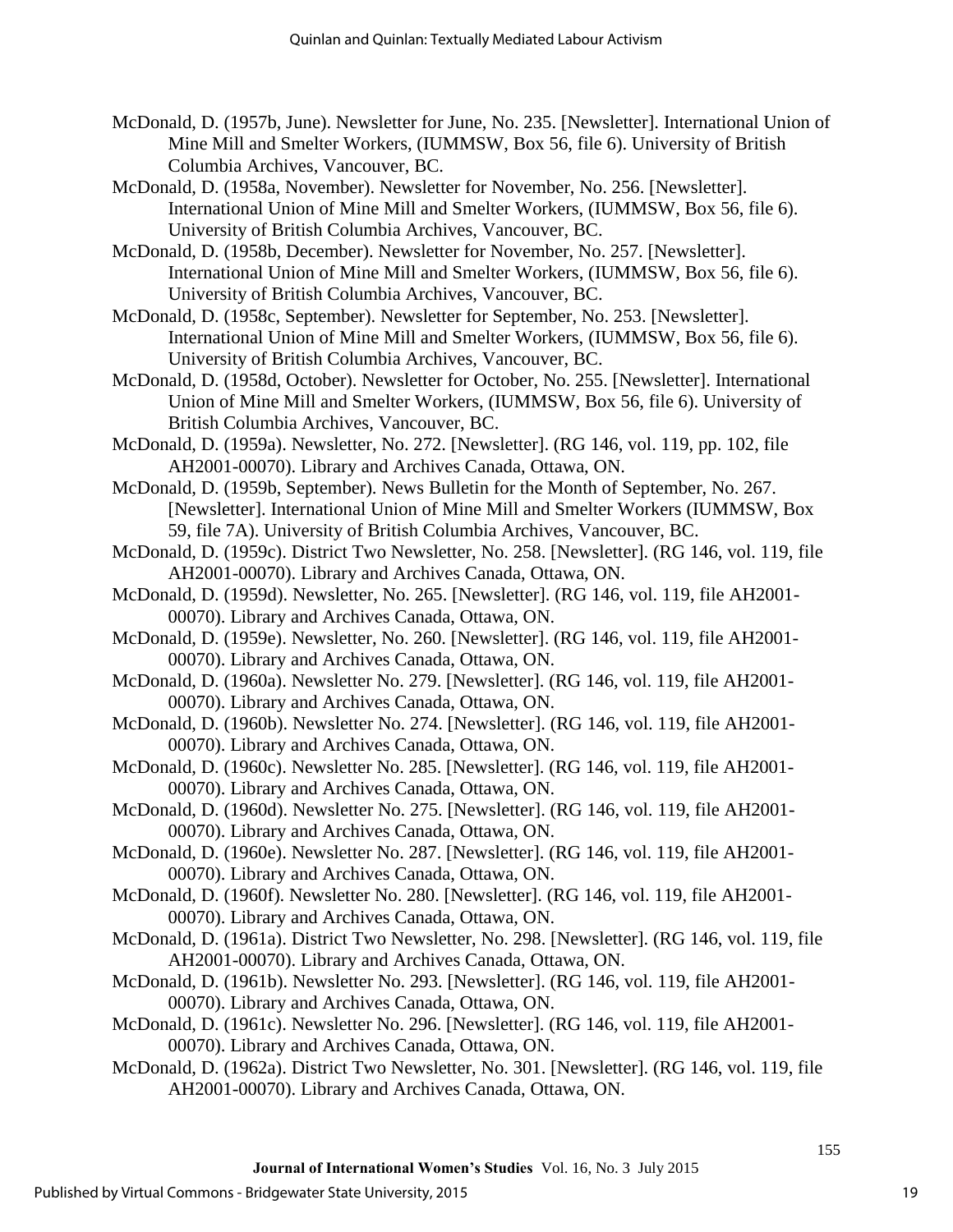- McDonald, D. (1962b). District Two Newsletter, No. 297. [Newsletter]. (RG 146, vol. 119, file AH2001-00070). Library and Archives Canada, Ottawa, ON.
- McDonald, D. (1962c). District Two Newsletter, No. 307. [Newsletter]. (RG 146, vol. 119, file AH2001-00070). Library and Archives Canada, Ottawa, ON.
- McDonald, D. (1963). Newsletter, No. 313. [Newsletter]. (RG 146, vol. 119, file AH2001- 00070). Library and Archives Canada, Ottawa, ON.
- Mercier, L. (2008). "A union without women is only half organized". In E. Jameson & S. McManus (eds.) *One Step Over the Line: Towards a History of Women in North American Wests.* Edmonton: University of Alberta Press. pp. 315-340.
- Merithew, C. (2006). We were not ladies: Gender, class, and a women's auxiliary battle for mining unionism. *Journal of Women's History*, *18*, 63-94.
- Mine Mill and Smelter Workers Canada (January 1956). Dance classes very pop. *Mine Mill Herald.* p. 9.
- Mykhavlovskiy, E. (2001). On the uses of health services research: Troubled hearts, care pathways and hospital restructuring. *Studies in Cultures, Organizations, and Societies*, *7*, 269-298.
- Noddings, N. (2010). Moral education in an age of globalization. *Educational Philosophy and Theory, 42* (4), 390-396.
- Noddings, N. (2003). *A feminist approach to ethics and moral education*. Berkeley, CA: University of California Press.
- Nortvedt, P., Hem, M. & Helge Skirbekk, H. (2010). The ethics of care: Role obligations and moderate partiality in health care. *Nursing Ethics, 18 (*2), 192-200.
- Paterson, J. (1961). Silicosis in hardrock miners in Ontario. *Canadian Medical Association Journal, 84,* 594-601.
- Pence, E. (2001). Safety for battered women in a textually mediated legal system. *Studies in Cultures, Organizations, and Societies*, *7*, 199-229.
- Quinlan, E., & Quinlan, A. (2010). Representations of rape: Transcending methodological divides. *Journal of Mixed Methods Research*, *4* (2), 127-143.
- Rankin, J. (2003). *How nurses practice health care reform: An institutional ethnography*  (Doctoral Dissertation). Available from ProQuest Dissertations and Theses database.
- Sangster, J. (2000). Feminism and the making of Canadian working-class history: Exploring the past, present and future*. Labour/Le Travail*, *46*, 127-165.
- Siltanen, J. (1994) *Locating gender: Occupational segregation, wages, and domestic responsibilities*. London: UCL Press.
- Smith, D. (1990). *Texts, facts, and femininity: Exploring the relations of ruling*. London: Routledge.
- Smith, D. (2005). *Institutional Ethnography: A sociology for people*. New York: AltaMira Press.
- Solski, M. & Smaller, J. (1984). *Mine Mill: The History of the International Union of Mine Mill and Smelter Workers in Canada since 1895.* Ottawa: Steel Rail Publishing.
- Stanton, J. (1994). *My past is now: Further memoirs of a labour lawyer*. St. John: Canadian Committee on Labour History.
- Steedman, M. (2000). The red petticoat brigade: Mine mill women's auxiliaries and the threat from within, 1940s-70s. In G. Kinsmen, D. Buse, and M. Steedman (eds). *Whose National Security? Canadian State Surveillance and the Creation of Enemies. Toronto:* Between the Lines Press.